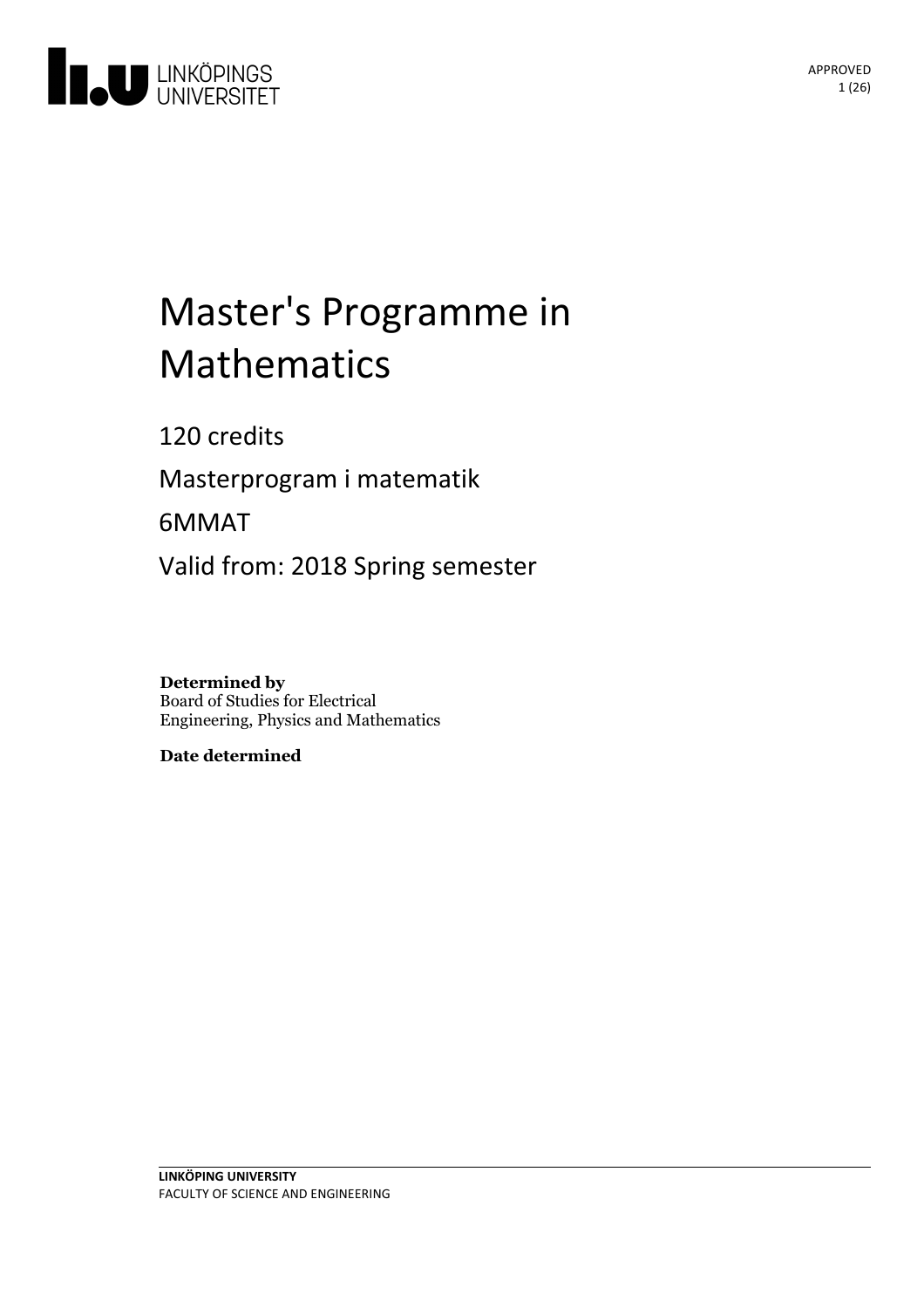# Entry requirements

# Degree in Swedish

Filosofie masterexamen, Matematik

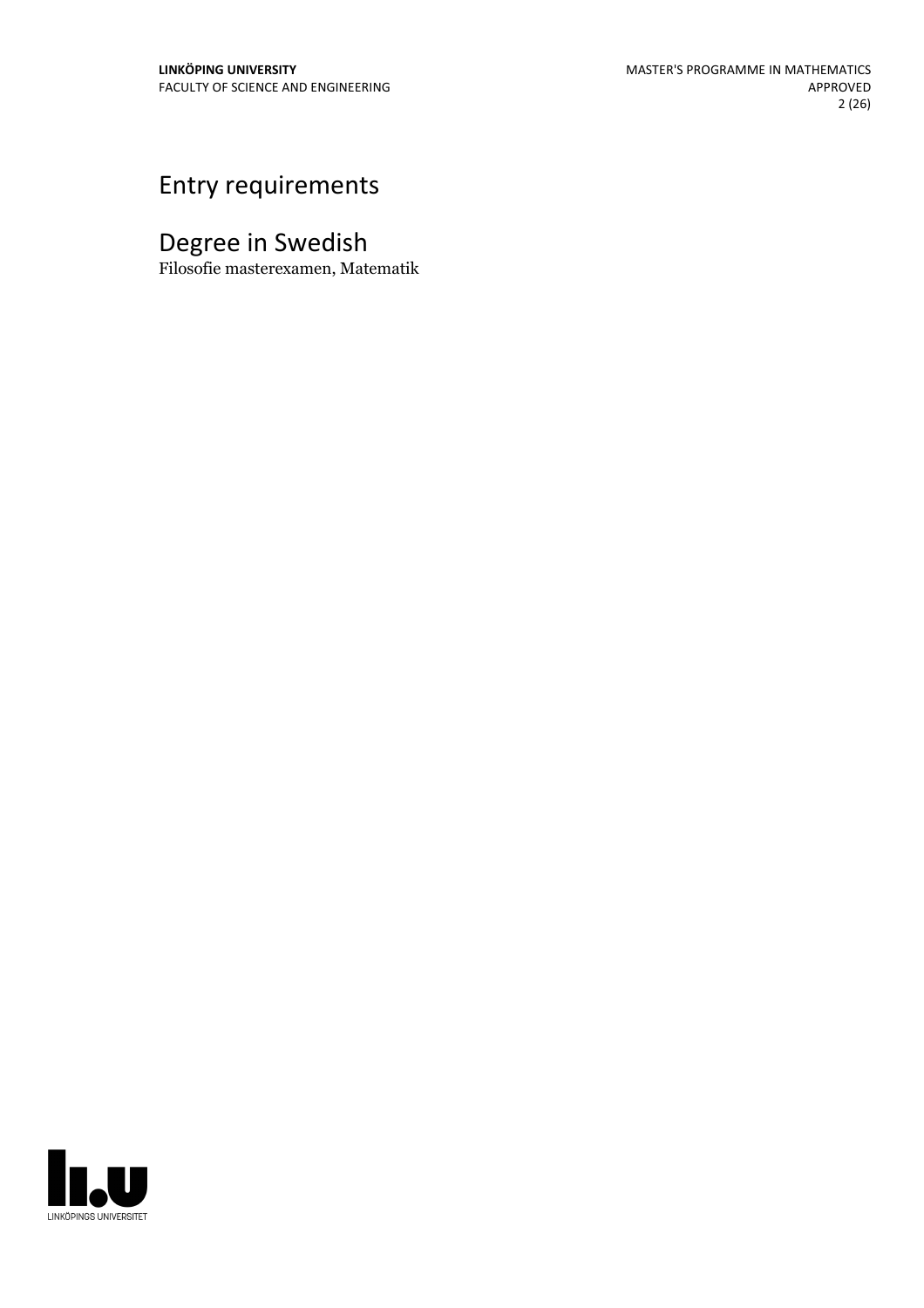# **Curriculum**

# **Semester 1 (Autumn 2018)**

| Course<br>code | Course name                                      | <b>Credits</b> | Level | <b>Timetable</b><br>module | <b>ECV</b> |
|----------------|--------------------------------------------------|----------------|-------|----------------------------|------------|
| Period 1       |                                                  |                |       |                            |            |
| TAMS32         | <b>Stochastic Processes</b>                      | 6              | A1X   | 1                          | C          |
| TAOP34         | Large Scale Optimization                         | 6              | A1X   | 3                          | C          |
| TATM85         | <b>Functional Analysis</b>                       | $6*$           | A1X   | 2                          | C          |
| TAMS46         | Probability Theory, Second Course                | 6              | A1X   | 3                          | E          |
| TATA74         | <b>Differential Geometry</b>                     | $6*$           | G2X   | 3                          | E          |
| TPPE16         | <b>Manufacturing Strategies</b>                  | 6              | A1X   | $\overline{2}$             | F          |
| TPPE17         | Corporate Finance                                | 6              | G2X   | 4                          | E          |
| Period 2       |                                                  |                |       |                            |            |
| TAOP04         | <b>Mathematical Optimization</b>                 | 6              | A1X   | 4                          | C          |
| TATM85         | <b>Functional Analysis</b>                       | $6*$           | A1X   | 1                          | C          |
| TATA74         | <b>Differential Geometry</b>                     | $6*$           | G2X   | 3                          | E          |
| TPPE29         | <b>Financial Markets and Instruments</b>         | 6              | A1X   | $\overline{2}$             | E          |
| TPPE76         | <b>Operations Planning and Control</b>           | 6              | A1X   | 4                          | E          |
| TSIT02         | <b>Computer Security</b>                         | 6              | G2X   | $\overline{2}$             | E          |
| <b>TSKS11</b>  | Networks: Models, Algorithms and<br>Applications | 6              | G2X   | 3                          | Ε          |

# *Specialisation: Computer Science*

| Course<br>code | Course name                                   | <b>Credits</b> | Level | <b>Timetable</b><br>module | <b>ECV</b> |
|----------------|-----------------------------------------------|----------------|-------|----------------------------|------------|
| Period 2       |                                               |                |       |                            |            |
| TSIT02         | <b>Computer Security</b>                      | 6              | G2X   |                            |            |
| TSKS11         | Networks: Models, Algorithms and Applications | - 6            | G2X   | 3                          |            |

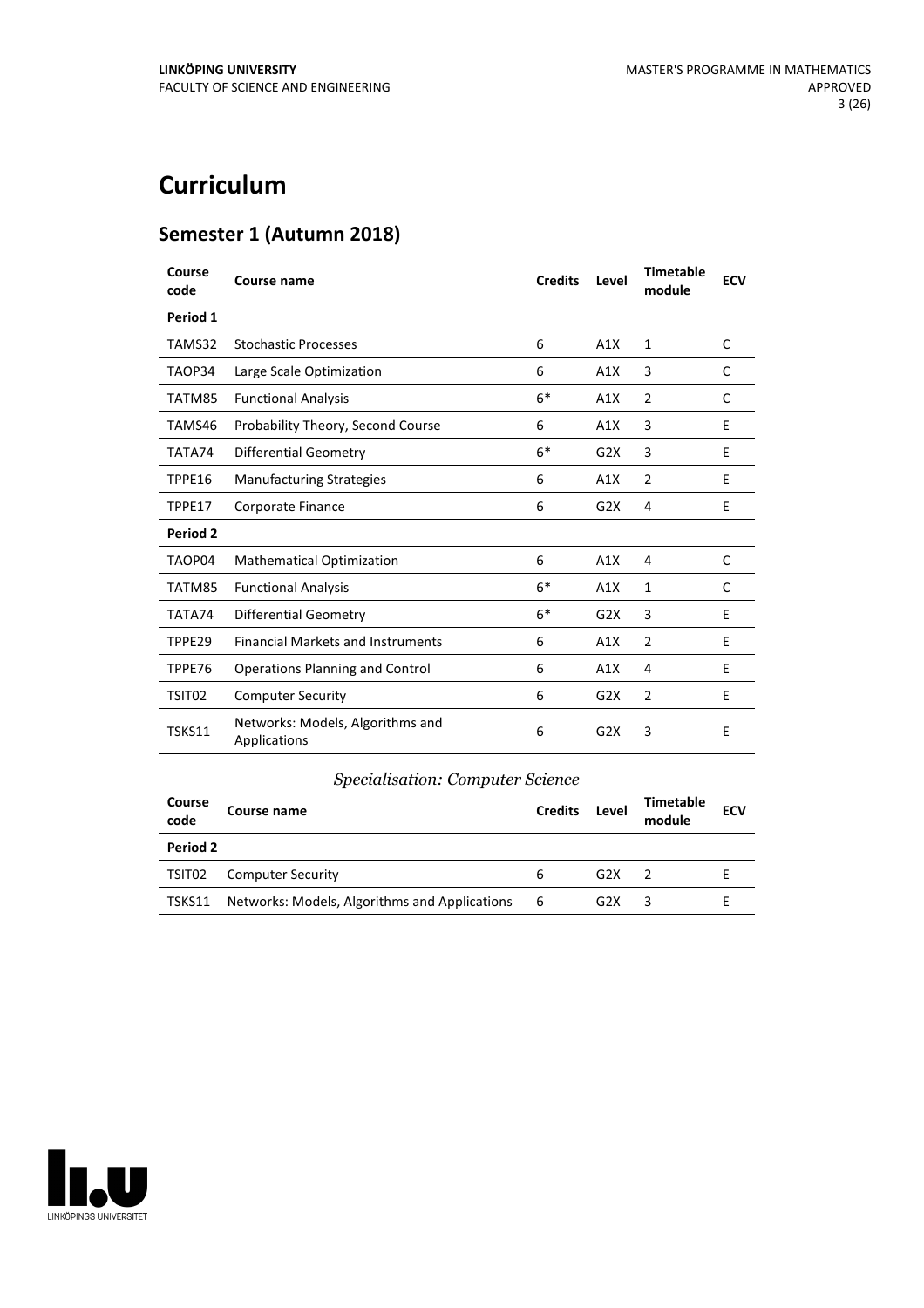# *Specialisation: Mathematics*

| Course<br>code | Course name                       | <b>Credits</b> | Level            | <b>Timetable</b><br>module | <b>ECV</b> |
|----------------|-----------------------------------|----------------|------------------|----------------------------|------------|
| Period 1       |                                   |                |                  |                            |            |
| TAMS46         | Probability Theory, Second Course | 6              | A1X              | 3                          | E          |
| TATA74         | Differential Geometry             | $6*$           | G <sub>2</sub> X | 3                          |            |
| Period 2       |                                   |                |                  |                            |            |
| TATA74         | Differential Geometry             | $6*$           | G2X              | 3                          | F          |

| Course<br>code | Course name                              | <b>Credits</b> | Level | <b>Timetable</b><br>module | <b>ECV</b> |
|----------------|------------------------------------------|----------------|-------|----------------------------|------------|
| Period 1       |                                          |                |       |                            |            |
| TAMS46         | Probability Theory, Second Course        | 6              | A1X   | 3                          | Е          |
| TPPE17         | Corporate Finance                        | 6              | G2X   | 4                          | E          |
| Period 2       |                                          |                |       |                            |            |
| TAOP04         | <b>Mathematical Optimization</b>         | 6              | A1X   | 4                          | F          |
| TPPE29         | <b>Financial Markets and Instruments</b> | 6              | A1X   | 2                          | E          |
| TPPE76         | <b>Operations Planning and Control</b>   | 6              | A1X   | 4                          | E          |

# *Specialisation: Modelling and Optimization in Economics*

# **Semester 2 (Spring 2019)**

| Course<br>code | Course name                                            | <b>Credits</b> | Level | <b>Timetable</b><br>module | <b>ECV</b> |
|----------------|--------------------------------------------------------|----------------|-------|----------------------------|------------|
| Period 1       |                                                        |                |       |                            |            |
| TANA15         | Numerical Linear Algebra                               | 6              | A1X   | $\mathbf{1}$               | C          |
| TAMS29         | Stochastic Processes Applied to Financial<br>Models    | 6              | A1X   | 3                          | E          |
| TATA27         | <b>Partial Differential Equations</b>                  | $6*$           | A1X   | $\overline{2}$             | E          |
| TATA64         | Graph Theory                                           | $6*$           | A1X   | $\overline{2}$             | E          |
| TATA66         | <b>Fourier and Wavelet Analysis</b>                    | $6*$           | A1X   | 4                          | E          |
| TATA78         | Complex Analysis, second course                        | $6*$           | A1X   | $\overline{2}$             | E          |
| TBMI26         | Neural Networks and Learning Systems                   | 6              | A1X   | $\overline{2}$             | E          |
| TDDB68         | <b>Concurrent Programming and Operating</b><br>Systems | 6              | G2X   | 3                          | E          |
| TDDD20         | Design and Analysis of Algorithms                      | 6              | A1X   | 3                          | E          |
| TMMV08         | <b>Computational Fluid Dynamics</b>                    | 6              | A1X   | 3                          | Ε          |

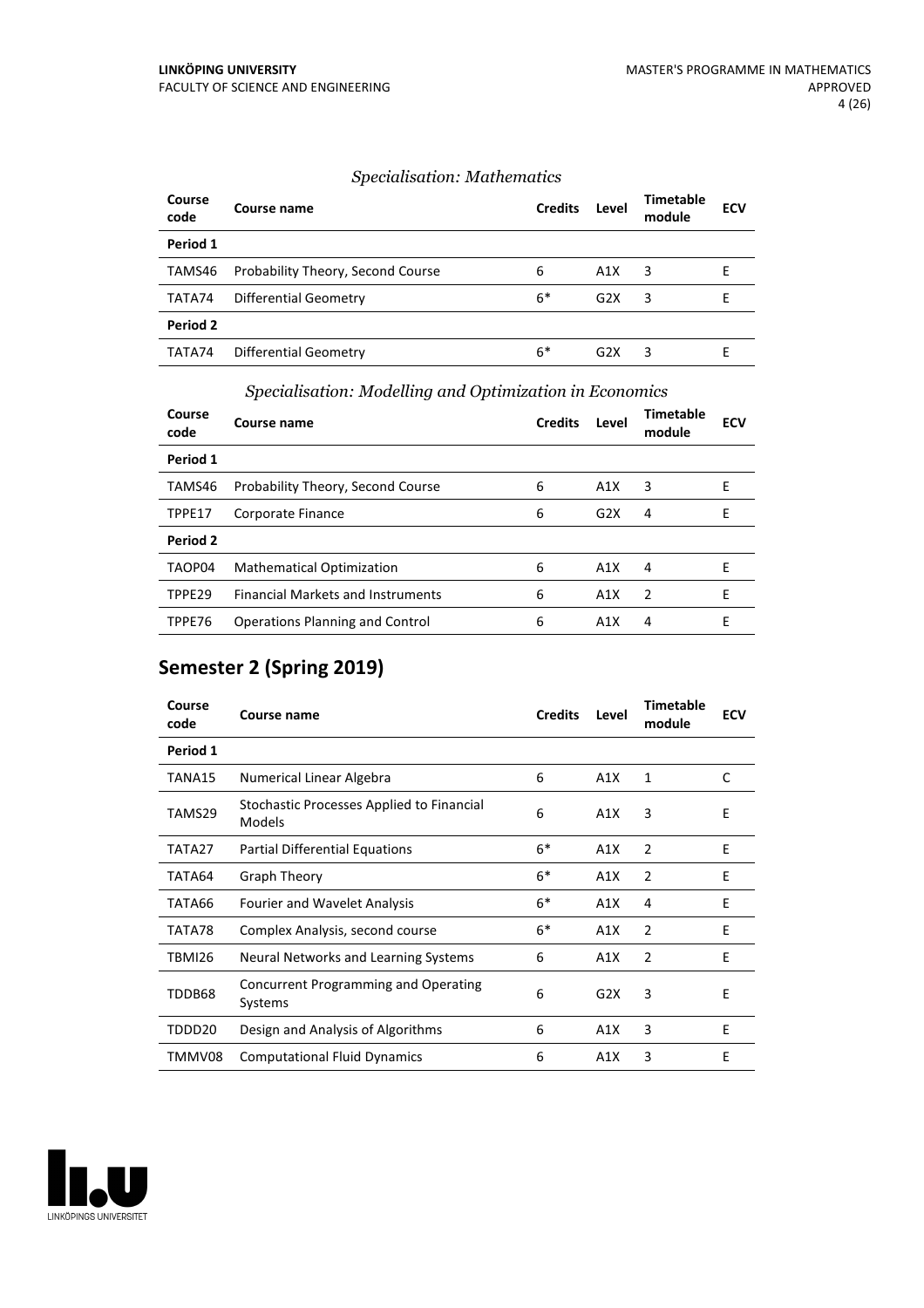| Course<br>code | Course name                                                                     | <b>Credits</b> | Level | <b>Timetable</b><br>module | <b>ECV</b> |
|----------------|---------------------------------------------------------------------------------|----------------|-------|----------------------------|------------|
| TPPE32         | <b>Financial Risk Management</b>                                                | 6              | A1X   | 2                          | E          |
| TPPE78         | Quantitative Models and Analysis in<br><b>Operations Management</b>             | 6              | A1X   | 1                          | E          |
| Period 2       |                                                                                 |                |       |                            |            |
| TGTU83         | Philosophy of Science                                                           | 6              | G1X   | 4                          | C          |
| TANA31         | Computational Methods for Ordinary and<br><b>Partial Differential Equations</b> | 6              | A1X   | $\overline{2}$             | E          |
| TAOP87         | <b>Applied Optimization Project Course</b>                                      | 6              | A1X   | 3                          | E          |
| TATA27         | <b>Partial Differential Equations</b>                                           | $6*$           | A1X   | 4                          | E          |
| TATA64         | <b>Graph Theory</b>                                                             | $6*$           | A1X   | $\overline{2}$             | E          |
| TATA66         | <b>Fourier and Wavelet Analysis</b>                                             | $6*$           | A1X   | $\overline{2}$             | E          |
| TATA78         | Complex Analysis, second course                                                 | $6*$           | A1X   | 3                          | E          |
| TDDC78         | Programming of Parallel Computers - Methods<br>and Tools                        | 6              | A1X   | 3                          | E          |
| TDDD12         | Database Technology                                                             | 6              | G2X   | 4                          | E          |
| TDDD14         | Formal Languages and Automata Theory                                            | 6              | G2X   | $\overline{2}$             | E          |
| TMMV07         | Computational Fluid Dynamics, advanced<br>course                                | 6              | A1X   | 4                          | E          |
| TPPE74         | Design and Development of Manufacturing<br>Operations                           | 6              | A1X   | 4                          | E          |

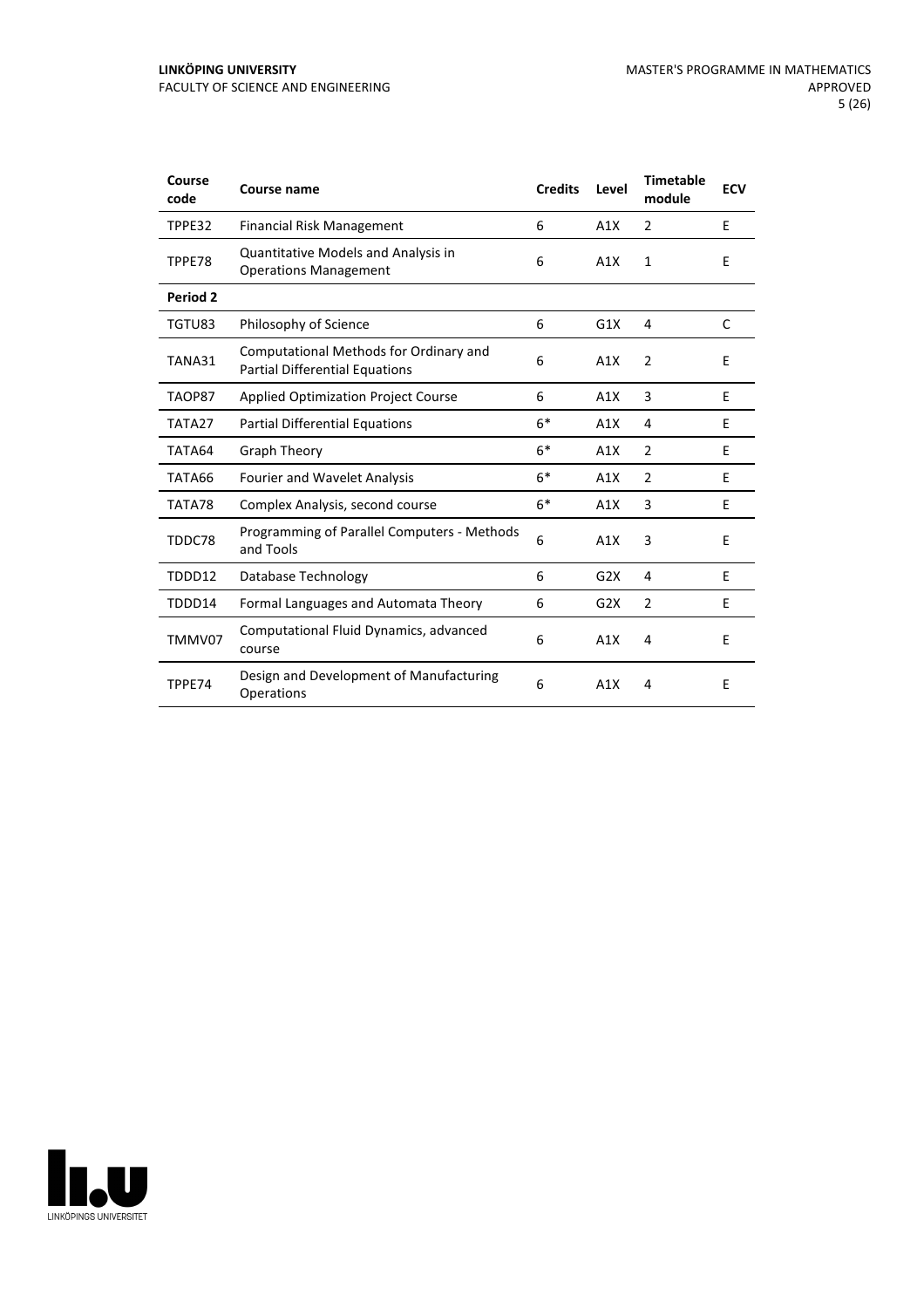| Course<br>code | Course name                                              | <b>Credits</b> | Level | <b>Timetable</b><br>module | <b>ECV</b> |
|----------------|----------------------------------------------------------|----------------|-------|----------------------------|------------|
| Period 1       |                                                          |                |       |                            |            |
| TATA66         | <b>Fourier and Wavelet Analysis</b>                      | $6*$           | A1X   | 4                          | E          |
| TBMI26         | Neural Networks and Learning Systems                     | 6              | A1X   | 2                          | E          |
| TMMV08         | <b>Computational Fluid Dynamics</b>                      | 6              | A1X   | 3                          | E          |
| TSBK07         | <b>Computer Graphics</b>                                 | $6*$           | A1X   | 4                          | E          |
| Period 2       |                                                          |                |       |                            |            |
| TATA66         | <b>Fourier and Wavelet Analysis</b>                      | $6*$           | A1X   | 2                          | E          |
| TDDC78         | Programming of Parallel Computers - Methods<br>and Tools | 6              | A1X   | 3                          | Е          |
| TMMV07         | Computational Fluid Dynamics, advanced<br>course         | 6              | A1X   | 4                          | Е          |
| TSBK07         | <b>Computer Graphics</b>                                 | $6*$           | A1X   | 1                          | E          |

# *Specialisation: Applied and Computational Mathematics*

# *Specialisation: Computer Science*

| Course<br>code | Course name                                              | <b>Credits</b> | Level            | Timetable<br>module | <b>ECV</b> |
|----------------|----------------------------------------------------------|----------------|------------------|---------------------|------------|
| Period 1       |                                                          |                |                  |                     |            |
| TDDB68         | <b>Concurrent Programming and Operating</b><br>Systems   | 6              | G2X              | 3                   | E          |
| Period 2       |                                                          |                |                  |                     |            |
| TDDC78         | Programming of Parallel Computers - Methods<br>and Tools | 6              | A1X              | 3                   | E          |
| TDDD12         | Database Technology                                      | 6              | G2X              | 4                   | Е          |
| TDDD14         | Formal Languages and Automata Theory                     | 6              | G <sub>2</sub> X | $\mathcal{P}$       | Е          |

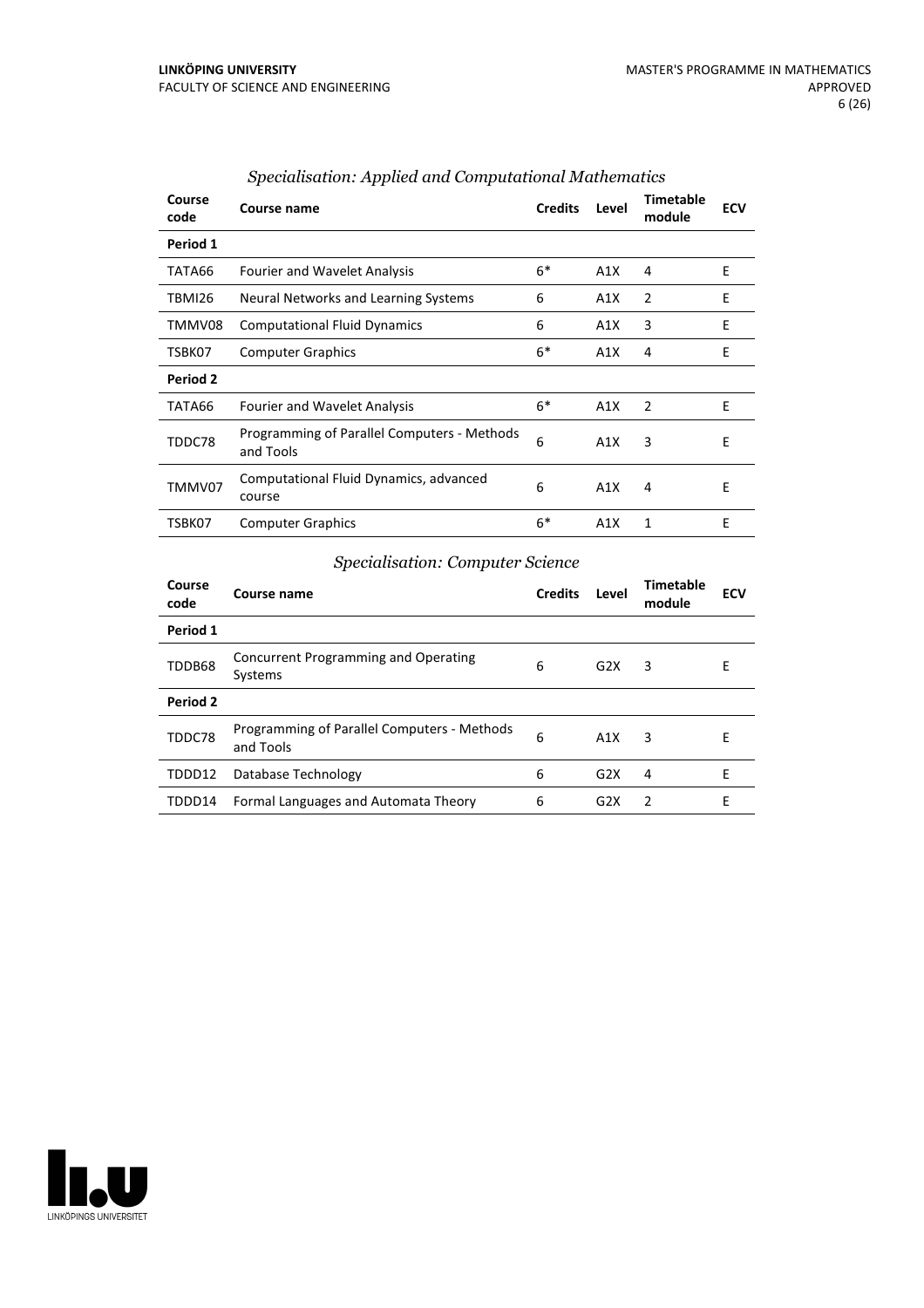| Course<br>code  | Course name                           | <b>Credits</b> | Level | Timetable<br>module | <b>ECV</b> |
|-----------------|---------------------------------------|----------------|-------|---------------------|------------|
| Period 1        |                                       |                |       |                     |            |
| TATA27          | Partial Differential Equations        | $6*$           | A1X   | 2                   | Ε          |
| TATA64          | Graph Theory                          | $6*$           | A1X   | 2                   | E          |
| TATA66          | <b>Fourier and Wavelet Analysis</b>   | $6*$           | A1X   | 4                   | E          |
| TATA78          | Complex Analysis, second course       | $6*$           | A1X   | 2                   | E          |
| <b>Period 2</b> |                                       |                |       |                     |            |
| TATA27          | <b>Partial Differential Equations</b> | $6*$           | A1X   | 4                   | E          |
| TATA64          | Graph Theory                          | $6*$           | A1X   | $\overline{2}$      | E          |
| TATA66          | <b>Fourier and Wavelet Analysis</b>   | $6*$           | A1X   | $\overline{2}$      | E          |
| TATA78          | Complex Analysis, second course       | $6*$           | A1X   | 3                   | E          |

# *Specialisation: Mathematics*

|                | opeeninoment modelling and openinzation in Leonomes                 |                |       |                     |            |  |
|----------------|---------------------------------------------------------------------|----------------|-------|---------------------|------------|--|
| Course<br>code | Course name                                                         | <b>Credits</b> | Level | Timetable<br>module | <b>ECV</b> |  |
| Period 1       |                                                                     |                |       |                     |            |  |
| TAMS29         | Stochastic Processes Applied to Financial<br>Models                 | 6              | A1X   | 3                   | Е          |  |
| TPPE32         | Financial Risk Management                                           | 6              | A1X   | 2                   | E          |  |
| TPPE78         | <b>Quantitative Models and Analysis in Operations</b><br>Management | 6              | A1X   | 1                   | E          |  |
| Period 2       |                                                                     |                |       |                     |            |  |
| TPPE74         | Design and Development of Manufacturing<br>Operations               | 6              | A1X   | 4                   | E          |  |

# *Specialisation: Modelling and Optimization in Economics*

**Semester 3 (Autumn 2019)**

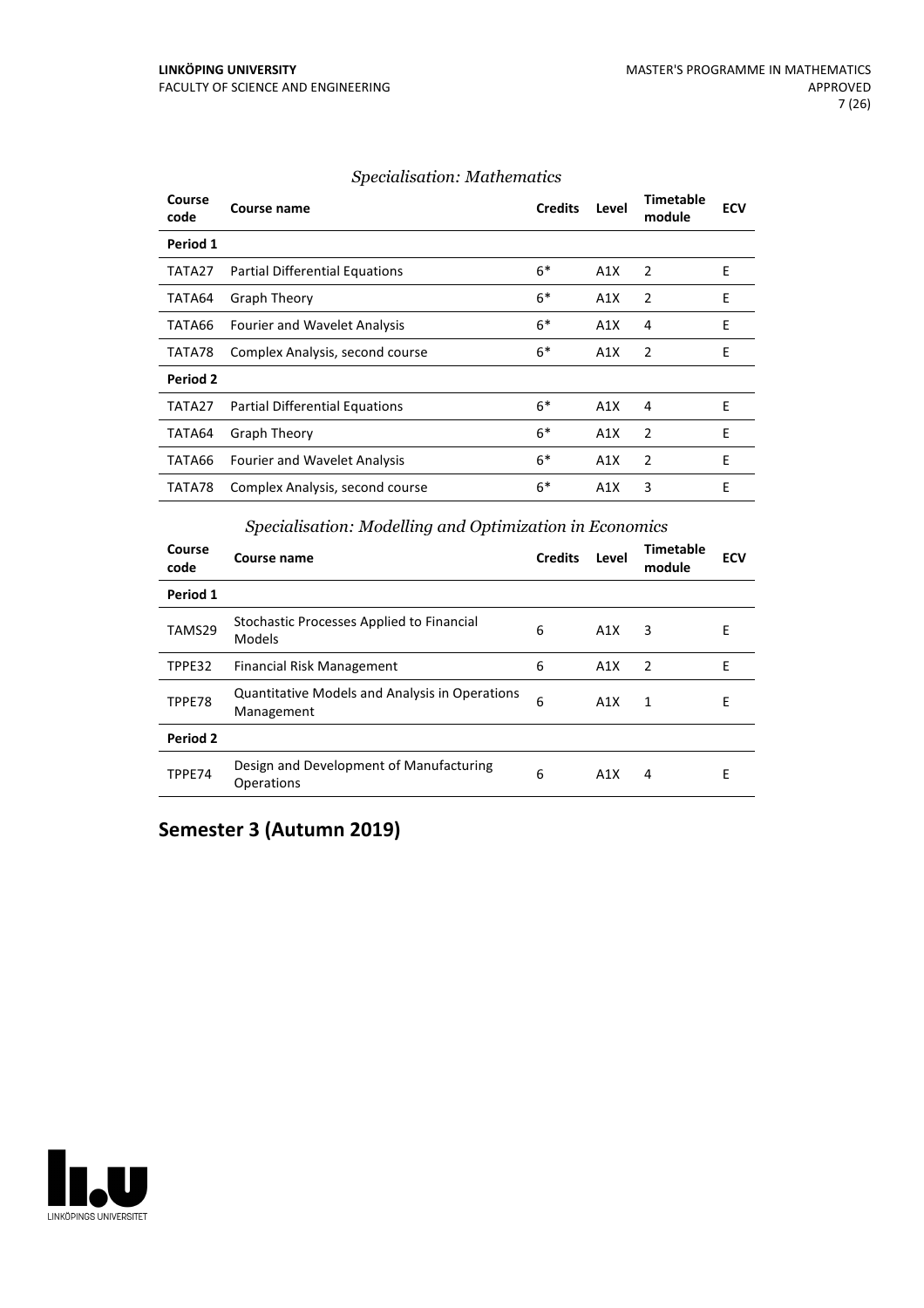| Course<br>code | Course name                                      | <b>Credits</b> | Level            | <b>Timetable</b><br>module | <b>ECV</b> |
|----------------|--------------------------------------------------|----------------|------------------|----------------------------|------------|
| Period 1       |                                                  |                |                  |                            |            |
| TAMS39         | <b>Multivariate Statistical Methods</b>          | 6              | A1X              | 4                          | E          |
| TATA62         | <b>Project - Applied Mathematics</b>             | $12*$          | A1X              | 4                          | E          |
| TATM38         | <b>Mathematical Models in Biology</b>            | 6              | A1X              | 3                          | E          |
| TDDC88         | Software Engineering                             | $12*$          | A1X              | 1                          | E          |
| TDDD08         | Logic Programming                                | 6              | A1X              | 4                          | E          |
| <b>TNM067</b>  | <b>Scientific Visualization</b>                  | 6              | A1X              | 3                          | Е          |
| TPPE53         | <b>Financial Valuation Methodology</b>           | 6              | A1X              | $\overline{2}$             | E          |
| TSBB06         | <b>Multidimensional Signal Analysis</b>          | $6*$           | A1X              | $\overline{2}$             | E          |
| TSIT03         | Cryptology                                       | 6              | A1X              | 2                          | E          |
| TSKS12         | Modern Channel Coding, Inference and<br>Learning | 6              | A1X              | 1                          | E          |
| TSKS15         | Detection and Estimation of Signals              | 6              | A1X              | $\overline{2}$             | E          |
| Period 2       |                                                  |                |                  |                            |            |
| TAOP04         | <b>Mathematical Optimization</b>                 | 6              | A1X              | 4                          | C          |
| TAOP61         | <b>Optimization of Realistic Complex Systems</b> | 6              | A1X              | 3                          | C/E        |
| TKMJ24         | <b>Environmental Engineering</b>                 | 6              | G1X              | 3                          | C/E        |
| TAMS17         | Statistical Theory, advanced course              | 6              | A1X              | $\mathbf{1}$               | E          |
| TAMS22         | <b>Probability Theory and Bayesian Networks</b>  | 6              | A1X              | $\mathbf{1}$               | E          |
| TAMS41         | Statistical Modelling with Regression Methods    | 6              | A1X              | 3                          | E          |
| TAOP18         | Supply Chain Optimization                        | 6              | A1X              | 1                          | E          |
| TATA62         | <b>Project - Applied Mathematics</b>             | $12*$          | A1X              | 4                          | E          |
| TDDC88         | Software Engineering                             | $12*$          | A1X              | 1                          | E          |
| TDDD56         | Multicore and GPU Programming                    | 6              | A1X              | 2                          | Е          |
| TGTU04         | Leadership                                       | 6              | G <sub>2</sub> X | $\overline{2}$             | E          |
| TPPE61         | <b>Financial Optimization</b>                    | 6              | A1X              | 2                          | E          |
| TSBB06         | <b>Multidimensional Signal Analysis</b>          | $6*$           | A1X              | 3                          | E          |
| TSRT08         | Optimal Control                                  | 6              | A1X              | 3                          | E          |

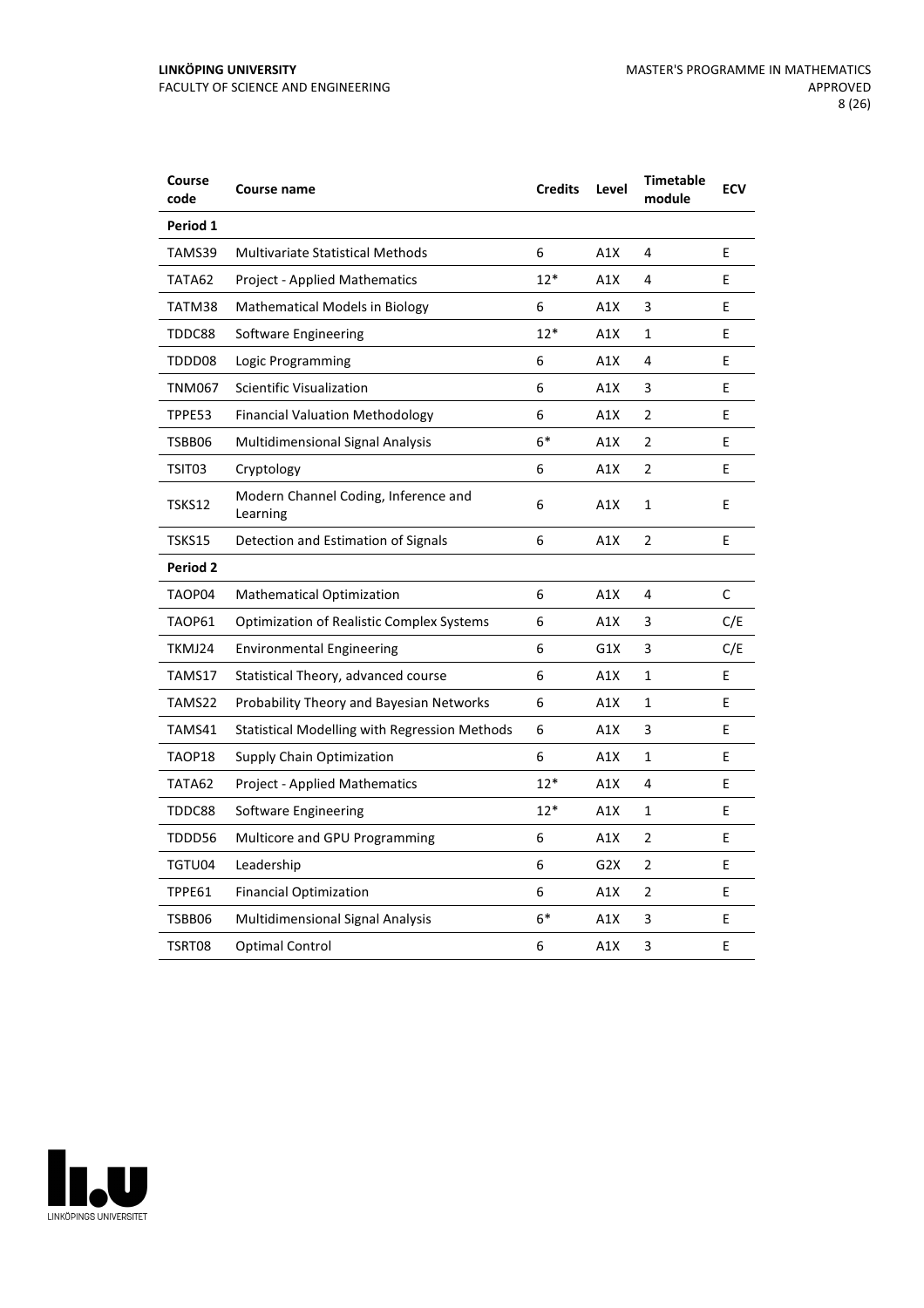| Course<br>code | Course name                             | <b>Credits</b> | Level            | Timetable<br>module | <b>ECV</b> |
|----------------|-----------------------------------------|----------------|------------------|---------------------|------------|
| Period 1       |                                         |                |                  |                     |            |
| TSBB06         | <b>Multidimensional Signal Analysis</b> | $6*$           | A1X              | $\mathcal{L}$       | F          |
| Period 2       |                                         |                |                  |                     |            |
| TSBB06         | <b>Multidimensional Signal Analysis</b> | $6*$           | A1X              | 3                   | F          |
| TSRT08         | <b>Optimal Control</b>                  | 6              | A <sub>1</sub> X | 3                   | F          |

# *Specialisation: Applied and Computational Mathematics*

# *Specialisation: Computer Science*

| Course<br>code | Course name                                      | <b>Credits</b> | Level | Timetable<br>module | <b>ECV</b> |
|----------------|--------------------------------------------------|----------------|-------|---------------------|------------|
| Period 1       |                                                  |                |       |                     |            |
| TDDC88         | Software Engineering                             | $12*$          | A1X   | 1                   | E          |
| TDDD08         | Logic Programming                                | 6              | A1X   | 4                   | Ε          |
| TSIT03         | Cryptology                                       | 6              | A1X   | 2                   | E          |
| TSKS12         | Modern Channel Coding, Inference and<br>Learning | 6              | A1X   | 1                   | Ε          |
| Period 2       |                                                  |                |       |                     |            |
| TDDC88         | Software Engineering                             | $12*$          | A1X   | 1                   | E          |
| TDDD56         | Multicore and GPU Programming                    | 6              | A1X   | 2                   | E          |

#### *Specialisation: Mathematics*

| Course<br>code | Course name                         | <b>Credits</b> | Level | Timetable<br>module | <b>ECV</b> |
|----------------|-------------------------------------|----------------|-------|---------------------|------------|
| Period 2       |                                     |                |       |                     |            |
| TAMS17         | Statistical Theory, advanced course | h              | A1X   |                     |            |

# *Specialisation: Modelling and Optimization in Economics*

| Course<br>code | Course name                                      | <b>Credits</b> | Level | Timetable<br>module | <b>ECV</b> |
|----------------|--------------------------------------------------|----------------|-------|---------------------|------------|
| Period 2       |                                                  |                |       |                     |            |
| TAOP04         | <b>Mathematical Optimization</b>                 | 6              | A1X   | 4                   |            |
| TAOP18         | Supply Chain Optimization                        | 6              | A1X   | 1                   |            |
| TAOP61         | <b>Optimization of Realistic Complex Systems</b> | 6              | A1X   | 3                   | F          |
| TPPE61         | <b>Financial Optimization</b>                    | 6              | A1X   |                     | ь          |

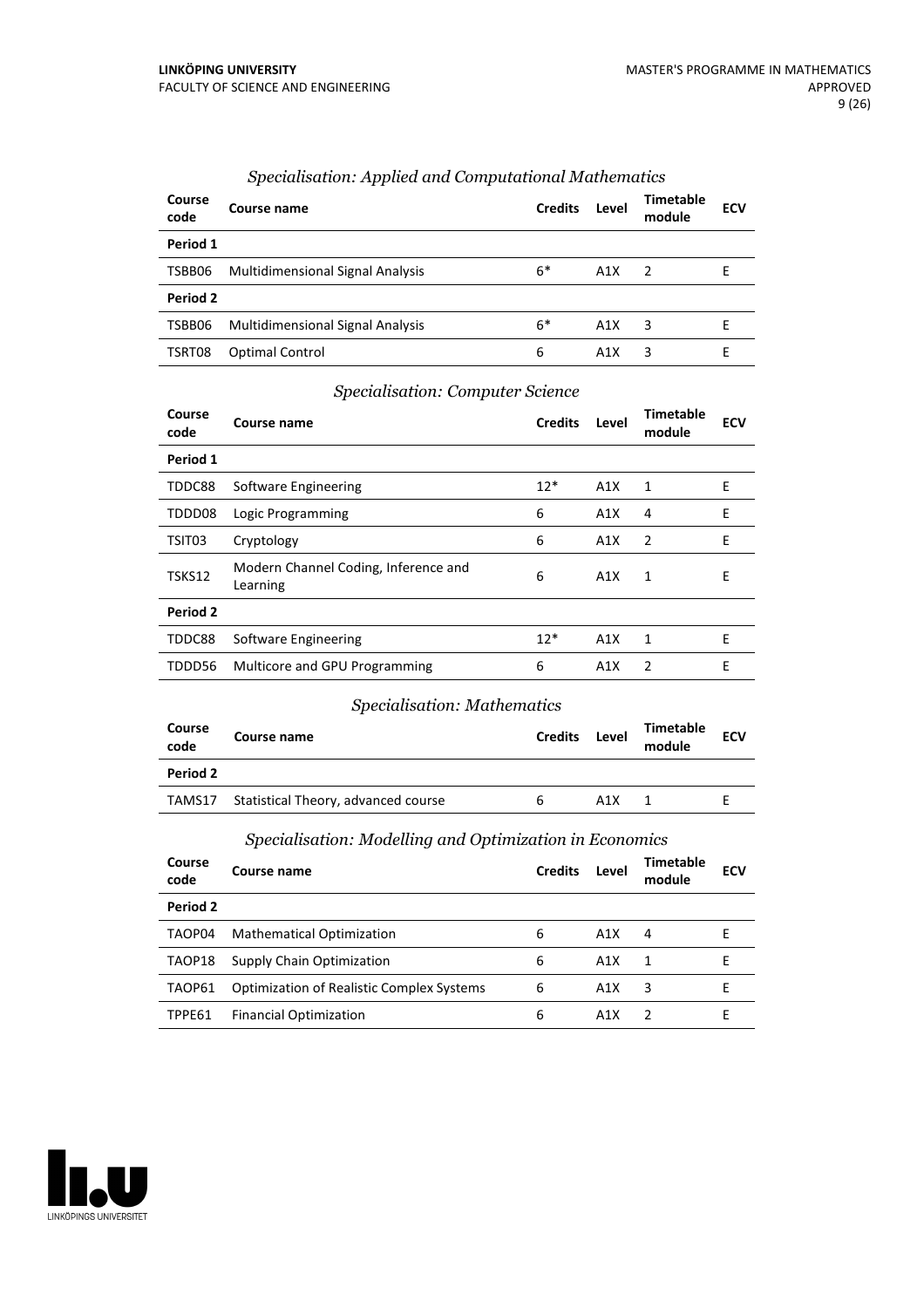# **Semester 4 (Spring 2020)**

| Course<br>code | Course name                      | <b>Credits</b> | Level | <b>Timetable</b><br>module | <b>ECV</b> |
|----------------|----------------------------------|----------------|-------|----------------------------|------------|
| Period 1       |                                  |                |       |                            |            |
| TQXX30         | Degree project - Master's Thesis | $30*$          | A1X   | $\blacksquare$             |            |
| Period 2       |                                  |                |       |                            |            |
| TQXX30         | Degree project - Master's Thesis | $30*$          | A1X   |                            |            |

ECV = Elective / Compulsory /Voluntary

\*The course is divided into several semesters and/or periods

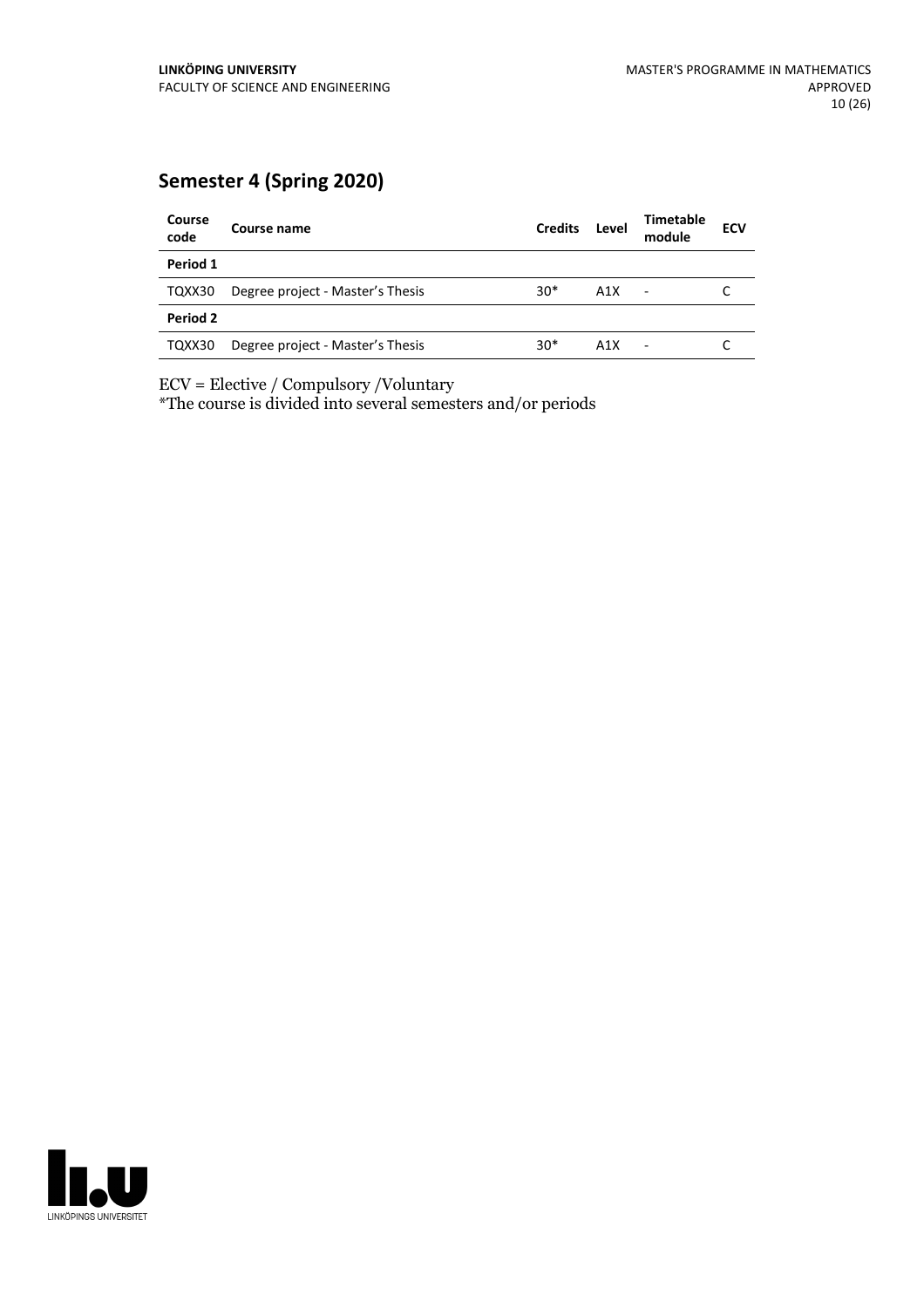# **Common rules**

# **Structure and organisation of study programmes**

The contents and design of the programmes are to be continuously revised such that new knowledge is integrated into courses and specialisations. Within one programme, several study specialisations or profiles may be available. The identities of the study specialisations or profiles and the regulations governing how these may be selected are given in the syllabus and curriculum for the particular field of study and programmes.

The structure and organisation of the programmes are to follow specified criteria that are summarised in the syllabus for each programme.

- 
- The syllabus defines the aims of the study programme.<br>• The curriculum, which constitutes one part of the syllabus for the field of study, gives details of the terms in which the various courses have been
- The course syllabus specifies, among other things, the aim and contents of the course, and the prior knowledge that a student must have in order to be able to benefit from the course.

# **Qualification requirements**

The qualification requirements specified in the Higher Education Ordinance 2007 apply to students admitted after 1 July 2007. A student who has completed components of a programme after 1 July 2007 has the right to be assessed with respect to the qualification requirements specified by the Higher Education Ordinance 2007. In addition, local regulations laid down by the faculty boards and university board apply, see

http://styrdokument.liu.se/Regelsamling/Innehall/Utbildning\_pa\_grund- \_och\_avancerad\_niva/Examina.

Higher Education Act Chapter 1, Section 8:

First-cycle courses and study programmes are to develop:

- the ability to make independent and critical assessments
- the ability to identify, formulate and solve problems autonomously, and
- $\bullet$  the preparedness to deal with changes in working life.

In addition to knowledge and skills in their field of study, students shall develop the ability to:

- gather and interpret information at a scholarly level
- stay abreast of the development of knowledge, and
- communicate their knowledge to others, including those who lack specialist knowledge in the field.

# **Qualifications within a study programme**

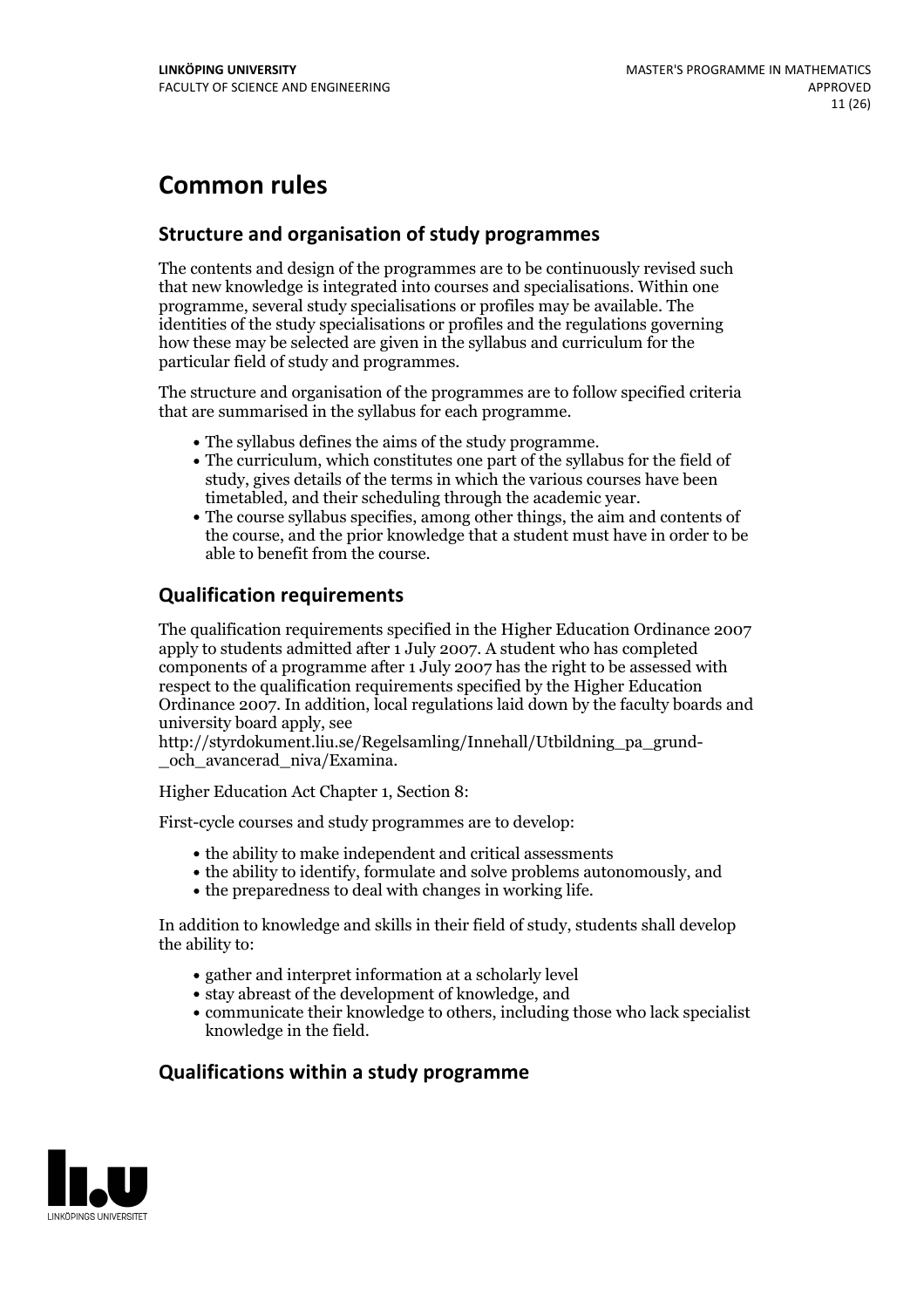Qualification requirements that are specific to a study programme are given in the syllabus for that programme.

# **Matriculation and postponement of matriculation**

A person who has been accepted for a study programme is to start their studies (matriculate) in the term that is specified in the decision about admission. The date and location of the compulsory matriculation procedure will be communicated to those admitted to the first term of the programme.

At any one admission occasion, it is possible to be admitted to only one place on a study programme. A student who has been granted a place on a study programme and who is offered and accepts a place on another study programme during a supplementary round of admission will lose the place offered for the first study programme.

Regulations concerning postponement of matriculation have been laid down in the admission regulations for Linköping University, http://styrdokument.liu.se/Regelsamling/VisaBeslut/622645.

A person who has been granted postponement must present to the admitting authority, before the term in which the studies are to be started and before the date of application, a renewed registration for the programme and a copy of the decision granting postponement.

# **Admission to a later part of a programme**

Admission to a part of a study programme is used here to refer to admission with the purpose of completing the programme and taking a degree. Admission to a later part of a programme may take place only if sufficient resources and space on the programme are available. Furthermore, the applicant must satisfy the entry requirements for the relevant term of the programme, as specified in http://styrdokument.liu.se/Regelsamling/Innehall/Utbildning\_pa\_grund- \_och\_avancerad\_niva/Tekniska\_fakulteten.

# **Interruption in studies**

Notification of an interruption in studies is to be made through the Student Portal. If such <sup>a</sup> notification is not made and if the student does not register for the first term during which the interruption is to take place, the interruption will be considered to be a withdrawal. An interruption in studies must cover a complete term, and notification of interruptions can be given for a maximum of two consecutive terms. Notification of resumption of studies is to take place at the term registration for the term that follows the interruption. If the student does not register at the term registration, this will be regarded as withdrawal from studies.

A student who is taking an interruption in studies may during this period retake examinations if he or she has re-registered for the most recent study term of the programme. A student who wishes to take another course during the interruption in studies must apply for this separately. The student is responsible that

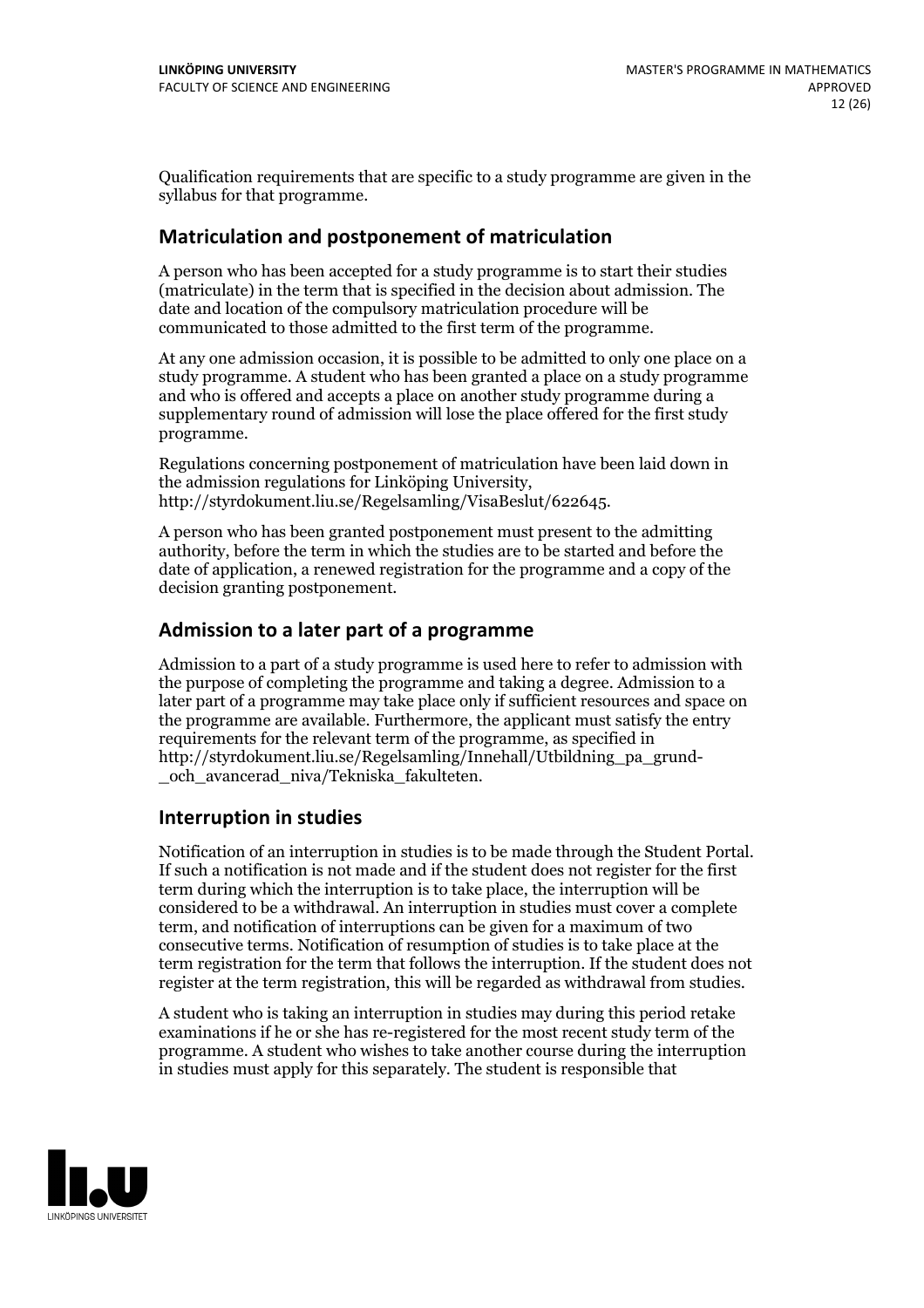registration for courses is carried outat the correct times in preparation for the resumption of studies.

# **Withdrawal from a study programme**

A student who wishes to withdraw from a study programme must notify the study guidance counsellor. A student who leaves the studies without giving notification of an interruption in study and who fails to register for the immediately subsequent term is considered to have withdrawn. A student who has withdrawn may return to the study programme if a vacancy is available that is not required for students returning after an interruption in study, and not required for students who are changing their location of study and/or study programme.

# **Courses within a study programme**

The curriculum for the various years of a study programme specify which courses are compulsory (o), elective (v) and voluntary (f). If a student wishes to study a different combination than the one specified in the curriculum, an application must be made to the board of studies.

#### **Voluntarycourses**

The course specified as voluntary (labelled with "f") in the programme syllabus are assessed solely as voluntary courses, and credits from these may not contribute to the requirements for a degree.

# **Courses from another study programme**

Courses that are elective courses in another study programme may be included as elective courses in a degree, if the board of studies so decides. If such a decision is not taken, such courses are regarded as voluntary courses.

When selecting a course from another programme, the admission requirements specified in the course syllabus must be satisfied.

Admission is granted to the extent that resources allow, provided that places are available on the course.

#### **Students taking a master's programme in engineering**

Students taking a master's programme in engineering can take courses given in Term 7 and later terms of the programme from all engineering master's programmes. Admission to courses at advanced level requires the possession of at least 150 credits within the programme to which the student has been admitted.

### **Students taking a Bachelor of Science (Engineering)**

Student taking Bachelor of Science (Engineering) degrees may take courses specified in the programme syllabuses of all Bachelor of Science (Engineering) programmes.

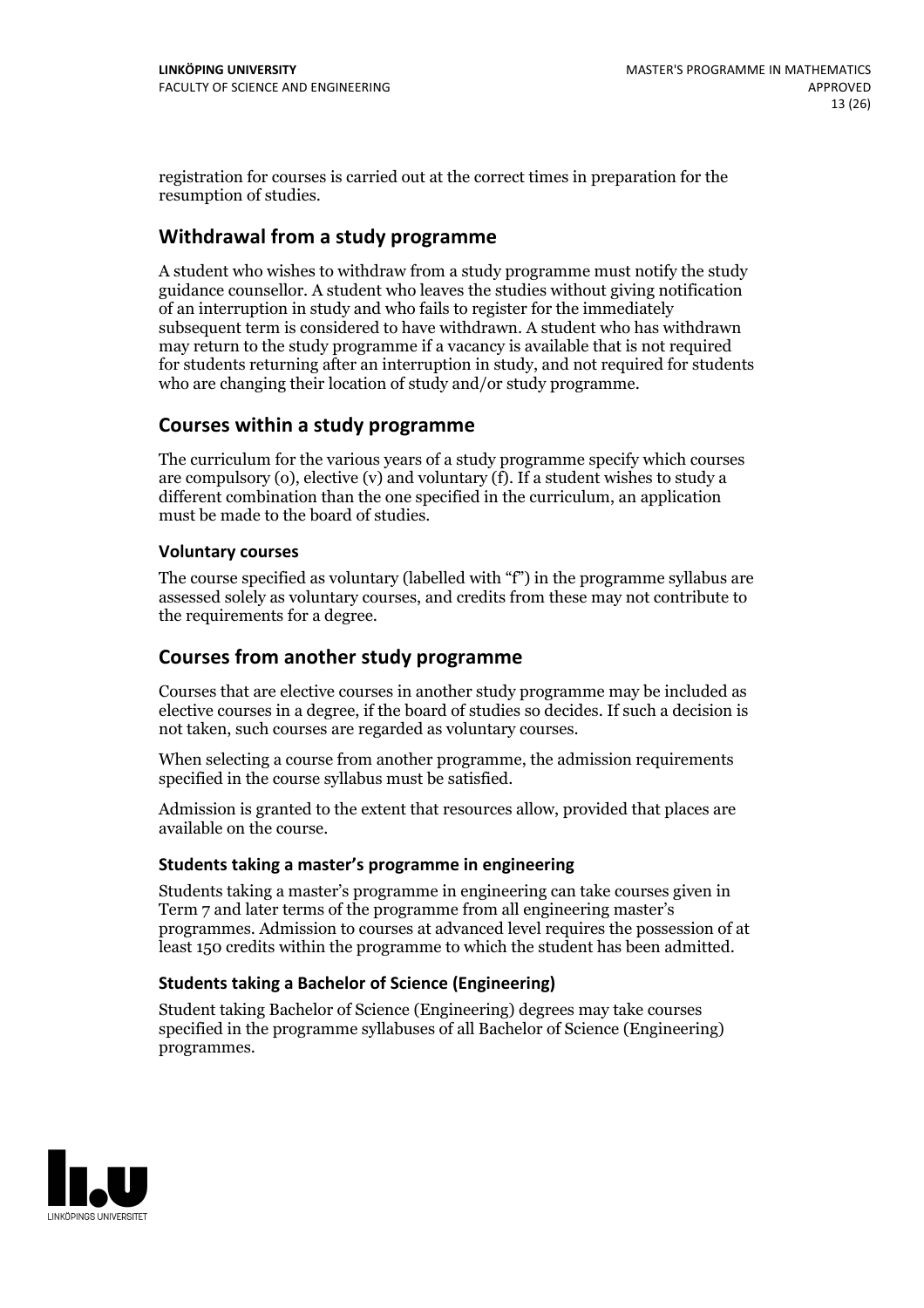#### **Students taking a Bachelor of Science**

Student taking Bachelor of Science degrees may take courses specified in the programme syllabuses of all Bachelor of Science programmes.

# **Third-cycle courses**

The credits from third-cycle courses may be included as elective courses in a degree, if the board of studies so decides. If such a decision is not taken, such courses are regarded as voluntary courses.

#### **Students taking a master's programme in engineering**

It is possible for students taking master's programmes in engineering to take certain third-cycle courses. It is, however, required in this case that the student has achieved master's level (i.e. year 4 or 5 of the study programme). Information can be obtained from the relevant director of advanced studies.

#### **Students on Master's programmes**

It is possible for students taking master's programmes to take certain third-cycle courses. Information can be obtained from the relevant director of advanced studies.

### **Registration for programme courses**

Registration for courses that are given as part of a study programme must be made during the specified period, which has been preliminarily set to 1-10 April for the autumn term, and 1-10 October for the spring term. Information about course registration is published on a webpage, sent to students by email, and disseminated at scheduled information meetings.

# **Registration for programme courses as single-subject courses**

Admission to a programme course as a single-subject subject course may take place only if sufficient resources and space on the course are available. Furthermore, the applicant must satisfy the entry requirements for the relevant course.

In the event of a scarcity of resources, the board of LiTH can decide to limit the possibilities of taking courses that are part of a programme as freestanding courses.

# **Timetabling**

Courses are timetabled after a decision has been made concerning the assignment of the course to a timetable module. A central timetable is not drawn up for courses with fewer than five participants. Most project courses do not have a central timetable.

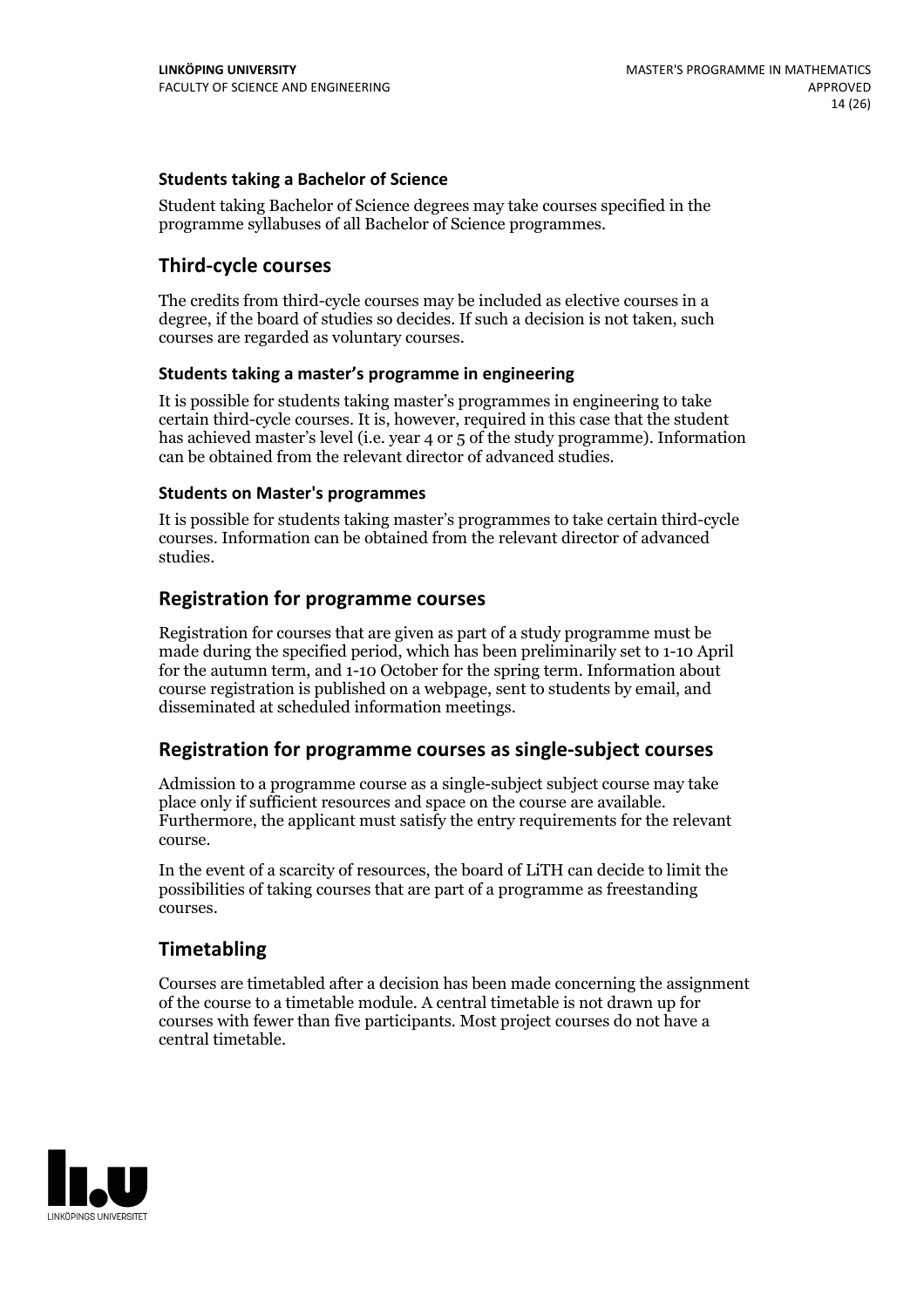# **Study planning**

Students who require support in planning their continued studies can contact the study guidance counsellor of the programme. Study planning involves the student and the study guidance counsellor together drawing up an individual plan for studies during the subsequent term. The individual plan may allow the student to deviate from the general curriculum.

Completed first-cycle courses are a precondition for successful studies at more advanced levels. For this reason, study planning is based on giving priority to courses from earlier years of study that have not been completed. If further capacity is available, new courses may be taken.

Study planning takes place on a regular basis if the student:

- does not satisfy the requirements for progression to later terms. In order for a student to be able to participate in courses from later years in such cases, a decision of exemption is required.<br>
• does not satisfy the requirements for starting a degree project.
- 

Other situations in which study planning may be required:

- A student has fallen behind during the early part of a study programme and has failed to complete several courses.<br>• A student has not satisfied the entry requirements for a degree project
- before term 6 of an engineering degree.<br>• A student has applied for admission to a later part of a programme.<br>• Studies have been carried out abroad.<br>• A study programme is to be resumed after an interruption.
- 
- 
- 

In these cases the study guidance counsellor supports the student in planning the continued studies, also in situations in which the student can register for the relevant courses without the need for a special decision for the continued studies.

# **Part of education abroad**

Students can exchange study at LiTH for study at an institute of higher education abroad, and/or work on a degree project abroad.

In the event that study (courses) at LiTH are exchanged for study abroad, the relevant board of studies (faculty programme director) is responsible for a decision about an individual study plan, which is to be drawn up in advance, and about the final course approval and its inclusion in the qualification requirements. For this reason, students who plan to participate in an exchange should contact the faculty programme director (or equivalent) at the Dean's Office ofthe Institute of Technology.

Regulations for entry requirements, ranking and nomination for study abroad through LiTH's exchange agreements and for the compulsory study abroad period within Ii (Industrial Engineering and Management – International) and Yi (Applied Physics and Electrical Engineering – International) can be found at:

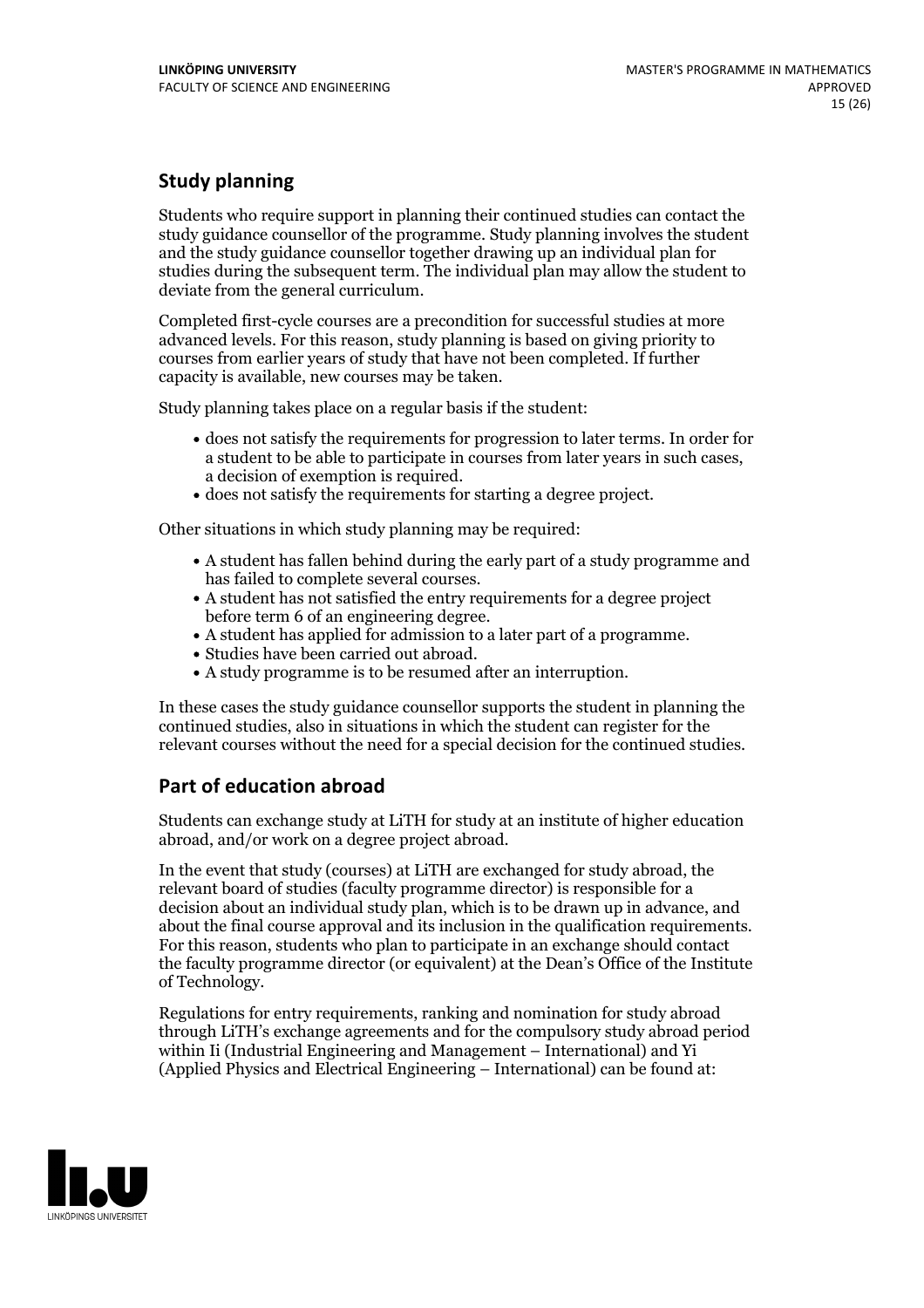http://styrdokument.liu.se/Regelsamling/Innehall/Utbildning\_pa\_grund- \_och\_avancerad\_niva/Tekniska\_fakulteten.

# **Course syllabus**

A syllabus has been established for each course. The syllabus specifies the aim and contents of the course, and the prior knowledge that a student must have in order to be able to benefit from the course.

# **Timetabling**

Courses are timetabled after a decision has been made for this course concerning its assignment to a timetable module. A central timetable is not drawn up for courses with fewer than five participants. Most project courses do not have a central timetable.

# **Interrupting a course**

The vice-chancellor's decision concerning regulations for registration, deregistration and reporting results (Dnr LiU-2015-01241) states that interruptions in study are to be recorded in Ladok. Thus, all students who do not participate in a course for which they have registered must record the interruption, such that the registration on the course can be removed. Deregistration from <sup>a</sup> course is carried outusing <sup>a</sup> web-based form: www.lith.liu.se/for-studenter/kurskomplettering?l=sv.

# **Cancelled courses**

Courses with few participants (fewer than 10) may be cancelled or organised in a manner that differs from that stated in the course syllabus. The board of studies is to deliberate and decide whether a course is to be cancelled orchanged from the course syllabus.

# **Regulations relatingto examinations and examiners**

Details are given in a decision in the university's rule book: http://styrdokument.liu.se/Regelsamling/VisaBeslut/622678.

# **Forms of examination**

### **Examination**

Written and oral examinations are held at least three times a year: once immediately after the end of the course, once in August, and once (usually) in one of the re-examination periods. Examinations held at other times are to follow a decision of the board of studies.

Principles for examination scheduling for courses that follow the study periods:

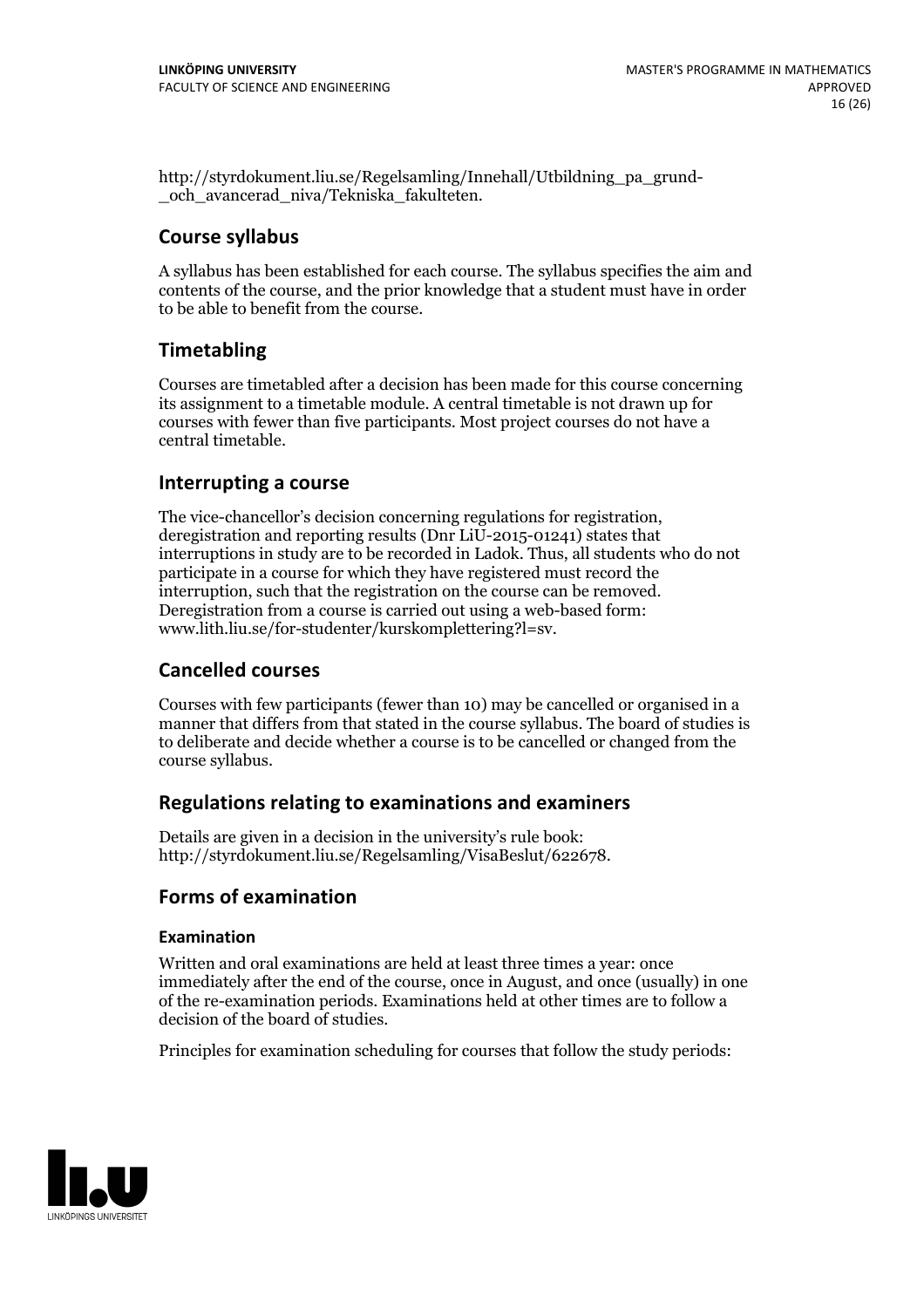- courses given in VT1 are examined for the first time in March, with re-examination in June and August
- courses given in VT2 are examined for the first time in May, with re-examination in August and October
- courses given in HT1 are examined for the first time in October, with re-examination in January and August
- courses given in HT2 are examined for the first time in January, with re-examination at Easter and in August.

The examination schedule is based on the structure of timetable modules, but there may be deviations from this, mainly in the case of courses that are studied and examined for several programmes and in lower grades (i.e. 1 and 2).

- Examinations for courses that the board of studies has decided are to be held in alternate years are held only three times during the year in which the course is given.<br>• Examinations for courses that are cancelled or rescheduled such that they
- are not given in one or several years are held three times during the year that immediately follows the course, with examination scheduling that corresponds to the scheduling that was in force before the course was cancelled or rescheduled.<br>• If teaching is no longer given for a course, three examination occurrences
- are held during the immediately subsequent year, while examinations are at the same time held for any replacement course that is given, or alternatively in association with other re-examination opportunities. Furthermore, an examination is held on one further occasion during the next subsequent
- year, unless the board of studies determines otherwise.<br>If a course is given during several periods of the year (for programmes, or on different occasions for different programmes) the board or boards of studies determine together the scheduling and frequency of re-examination occasions.

### **Registration for examination**

In order to take an examination, a student must register in advance at the Student Portal during the registration period, which opens 30 days before the date of the examination and closes 10 days before it. Candidates are informed of the location of the examination by email, four days in advance. Students who have not registered for an examination run the risk of being refused admittance to the examination, if space is not available.

Symbols used in the examination registration system:

- \*\* denotes that the examination is being given for the penultimate time.
- \* denotes that the examination is being given for the last time.

#### **Code of conduct for students during examinations**

Details are given in a decision in the university's rule book: http://styrdokument.liu.se/Regelsamling/VisaBeslut/622682.

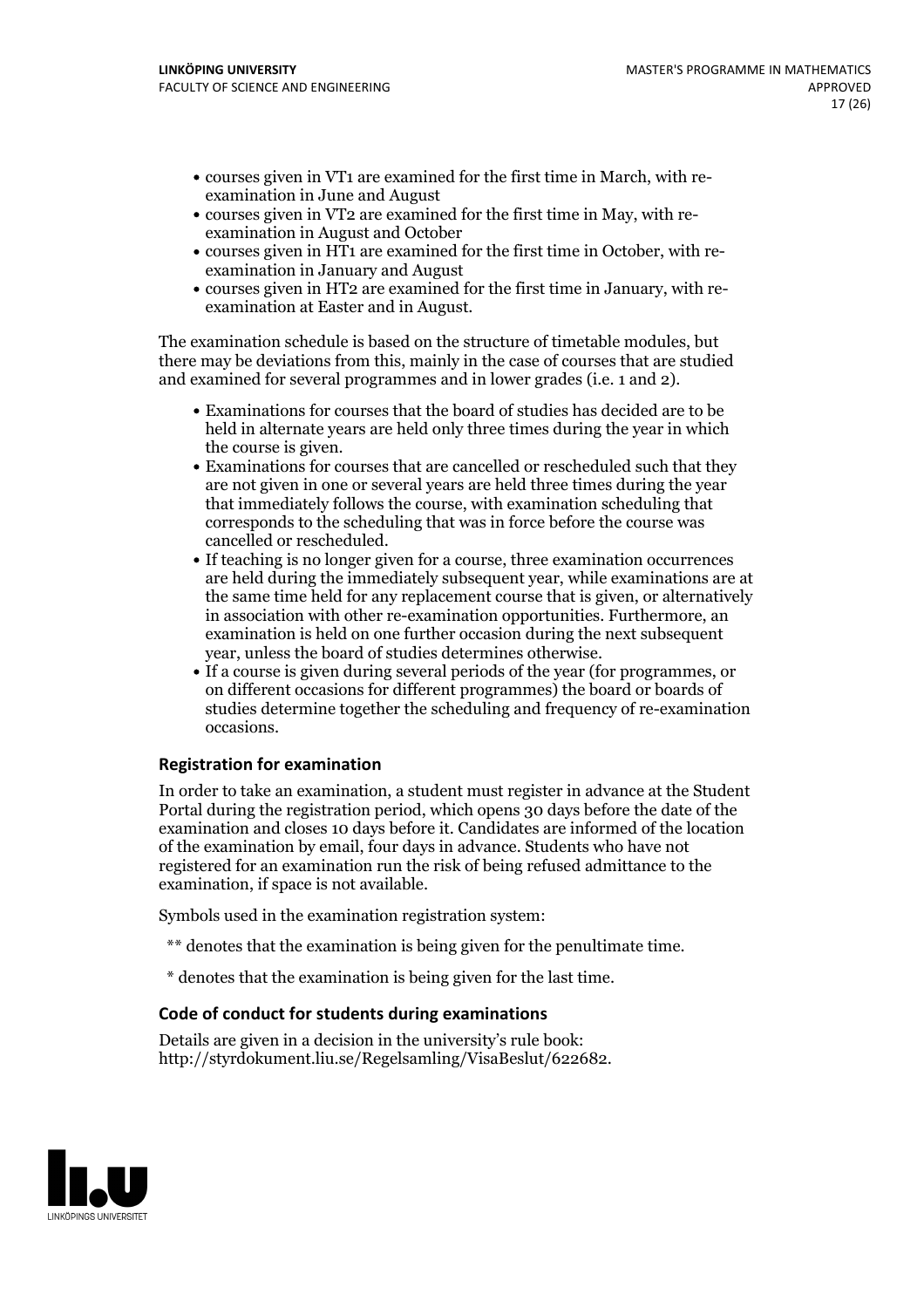#### **Retakes for higher grade**

Students at the Institute of Technology at LiU have the right to retake written examinations and computer-based examinations in an attempt to achieve a higher grade. This is valid for all examination components with code "TEN" and "DAT". The same right may not be exercised for other examination components, unless otherwise specified in the course syllabus.

#### **Retakes of other forms of examination**

Regulations concerning retakes of other forms of examination than written examinations and computer-based examinations are given in the LiU regulations

http://styrdokument.liu.se/Regelsamling/VisaBeslut/622678.

#### **Plagiarism**

For examinations that involve the writing of reports, in cases in which it can be assumed that the student has had access to other sources (such as during project work, writing essays, etc.), the material submitted must be prepared in accordance with principles for acceptable practice when referring to sources (references or quotations for which the source is specified) when the text, images, ideas, data, etc. of other people are used. It is also to be made clear whether the author has reused his or her own text, images, ideas, data, etc. from previous examinations.

A failure to specify such sources may be regarded as attempted deception during examination.

#### **Attempts to cheat**

In the event of <sup>a</sup> suspected attempt by <sup>a</sup> student to cheat during an examination, or when study performance is to be assessed as specified in Chapter <sup>10</sup> of the Higher Education Ordinance, the examiner is to report this to the disciplinary board of the university. Possible consequences for the student are suspension from study and a formal warning. More information is available at https://www.student.liu.se/studenttjanster/lagar-regler-rattigheter?l=sv.

#### **Grades**

The grades that are preferably to be used are Fail (U), Pass (3), Pass not without distinction  $(4)$  and Pass with distinction  $(5)$ . Courses under the auspices of the faculty board of the Faculty of Science and Engineering (Institute of Technology) are to be given special attention in this regard.

- 1. Grades U, 3, 4, 5 are to be awarded for courses that have written
- examinations. 2. Grades Fail (U) and Pass (G) may be awarded for courses with <sup>a</sup> large degree of practical components such as laboratory work, project work and group work.

#### **Examination components**

1. Grades U, 3, 4, 5 are to be awarded for written examinations (TEN).

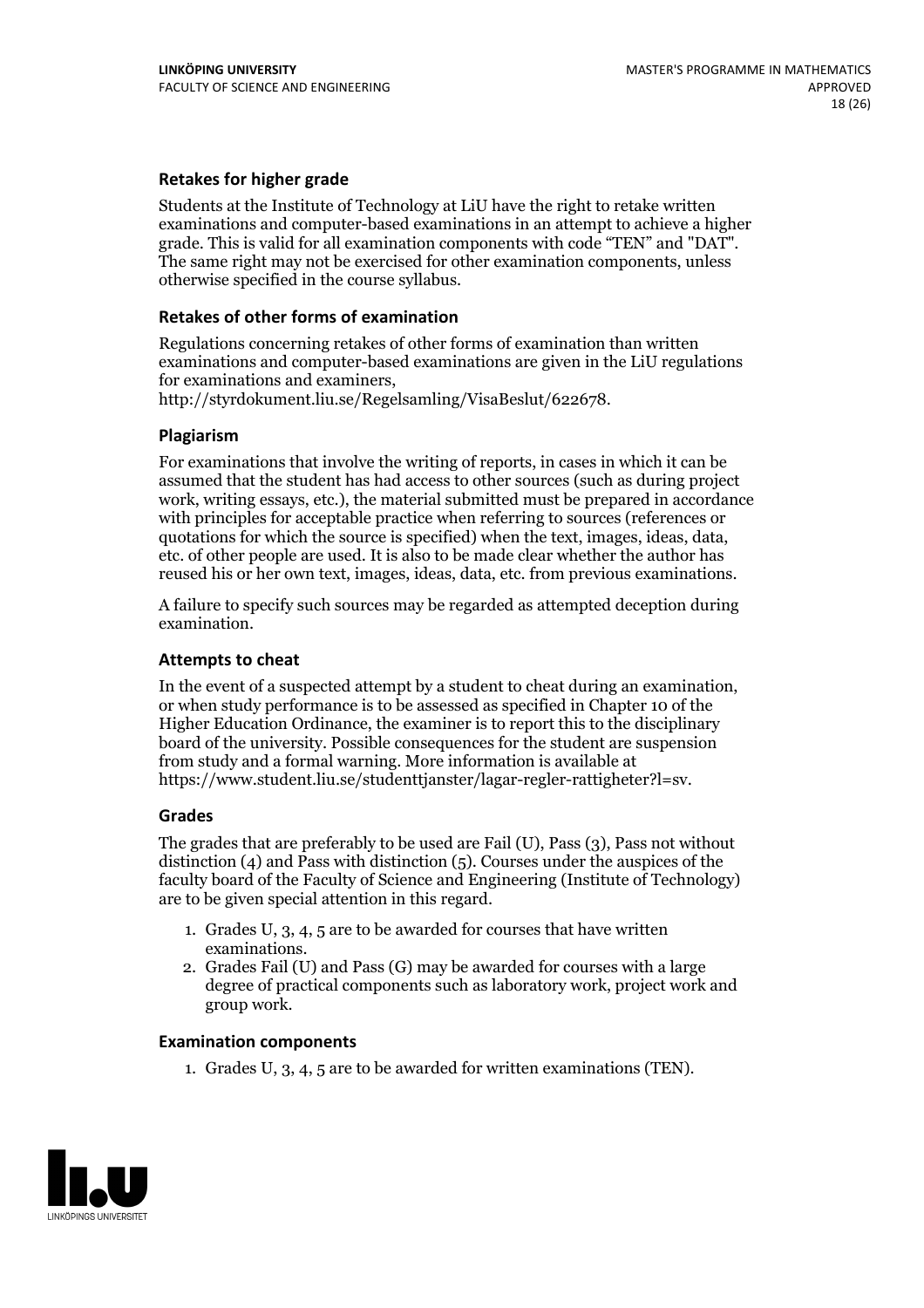- 2. Grades Fail (U) and Pass (G) are to be used for undergraduate projects and other independent work. 3. Examination components for which the grades Fail (U) and Pass (G) may be
- awarded are laboratory work (LAB), project work (PRA), preparatory written examination (KTR), oral examination (MUN), computer-based
- examination (DAT), home assignment (HEM), and assignment (UPG). 4. Students receive grades either Fail (U) or Pass (G) for other examination components in which the examination criteria are satisfied principally through active attendance such as other examination (ANN), tutorial group (BAS) or examination item (MOM).

The examination results for a student are reported at the relevant department.

# **Regulations (applyto LiU in its entirety)**

The university is a government agency whose operations are regulated by legislation and ordinances, which include the Higher Education Act and the Higher Education Ordinance. In addition to legislation and ordinances, operations are subject to several policy documents. The Linköping University rule book collects currently valid decisions of a regulatory nature taken by the university board, the vice-chancellor and faculty/department boards.

LiU's rule book for education at first-cycle and second-cycle levels is available at http://styrdokument.liu.se/Regelsamling/Innehall/Utbildning\_pa\_grund- \_och\_avancerad\_niva.

# **Degree project for Master's Degree in Engineering 300 credits, Master** of Science (Two years), Master of Philosophy (Two years), **Master ofScience (One year), and master's degrees without prefix**

General provisions for the degree project are given here. A specific board of studies may have supplementary regulations that are specific for a study programme. These are specified, where relevant, in the syllabus for the field of education and/or the degree project. Information and links to course syllabuses, registration, reflection documents, etc. can be found at www.lith.liu.se/examensarbete/examensarbete?l=sv.

#### **General provisions**

To be awarded a Master's Degree in Engineering 300 credits, Master of Science (Two years), Master of Philosophy (Two years), Master of Science (One year), or master's degree without prefix a student must carry out an approved degree project. The components of the degree project are described in the relevant course syllabus.

#### **Aim**

The aim of the degree project is described in the relevant course syllabus,

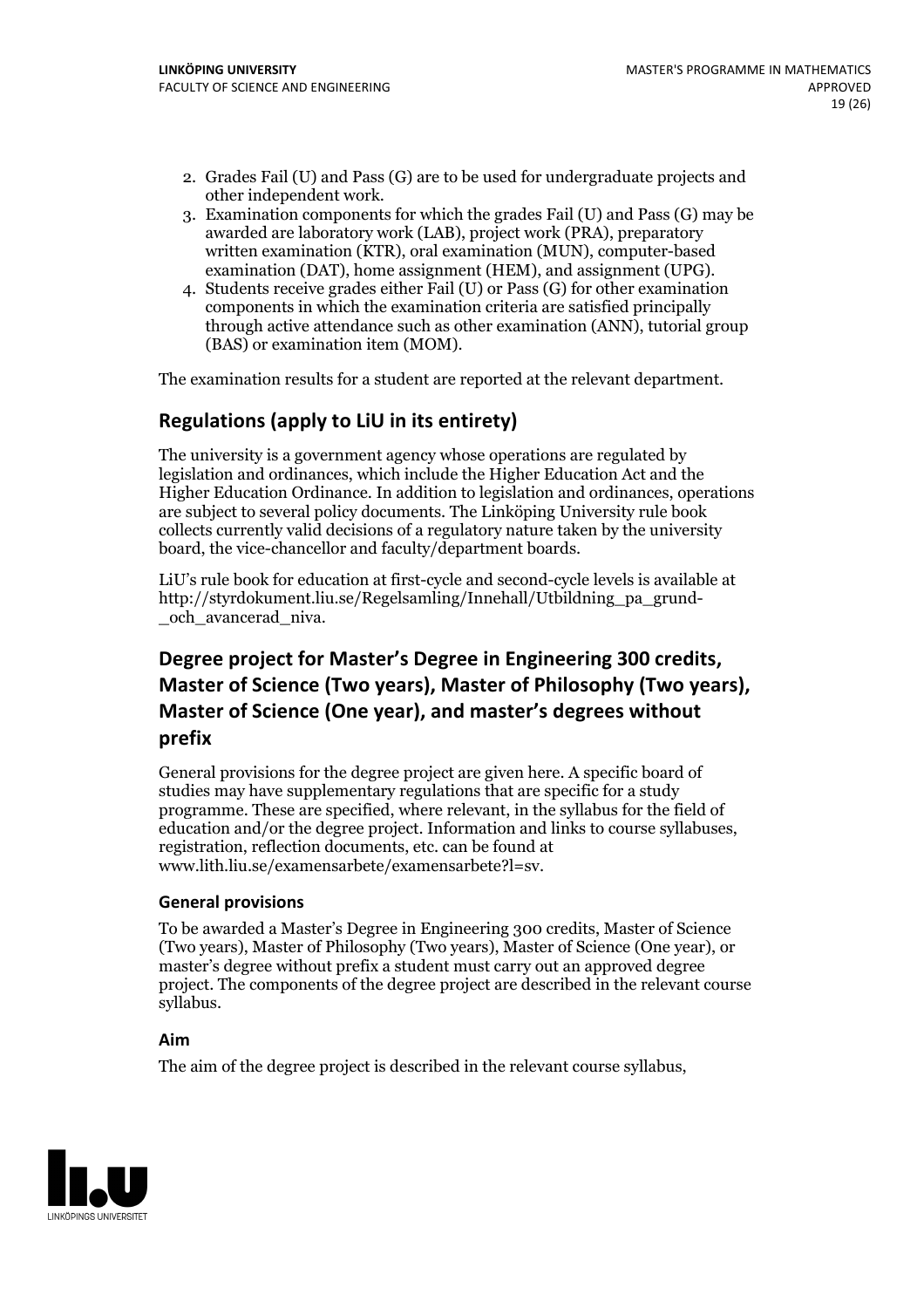www.lith.liu.se/examensarbete/examensarbete?l=sv. Links to respective course syllabus can be found under the heading "Utbildningarna" (Civilingenjörsutbildning (i.e. Master of Science in Engineering) or Masterutbildning (i.e. Master of Science)).

#### **Extent**

Requirements for the extent of the degree project for each type of degree are given in the syllabus of the study programme.

#### **Locations for a degree project**

The work is carried out in the form of:

- an internal degree project located at one of the participating departments at LiU
- an external degree project located at a company, government agency, or other organisation in Sweden or abroad, that an examiner has assessed is able to manage a degree project that satisfies the requirements, or
- a degree project within an exchange agreement in association with study abroad, whereby all study results are to be credited to the student by the relevant board of studies.

The main subject areas that are permitted within each study programme are described in the programme syllabus. Any individual subjects that may be relevant to the main subject area are to be determined by the relevant board of studies.

The examiner for a degree project within a certain subject area are determined by the board of studies that is responsible for general degrees within the main subject area. An up-to-date list is given

at http://www.lith.liu.se/examensarbete/examensarbete?l=sv.

#### **Degree projects within agreements relatingto study abroad**

During study abroad that takes place within the framework of an agreement, the provisions of the host institute relating to degree projects are applied. The student is to consult the board of studies and together ensure that the proposed degree project is carried out in a main subject area that is permitted within the study programme. Approved main subject areas for degree projects are specified in the syllabus for the relevant programme.

A certificate confirming that the degree project has been approved and a copy of the degree project thesis (in PDF format) are to be submitted to the relevant board of studies.

#### **Selection of degree project**

A degree project is to be selected in consultation with an examiner, who is also responsible that the specialisation, extent and level of the project satisfy the requirements specified in the course syllabus.

In cases in which issues relating to work-related copyright, patenting or remuneration may arise, provisions governing these should be established in

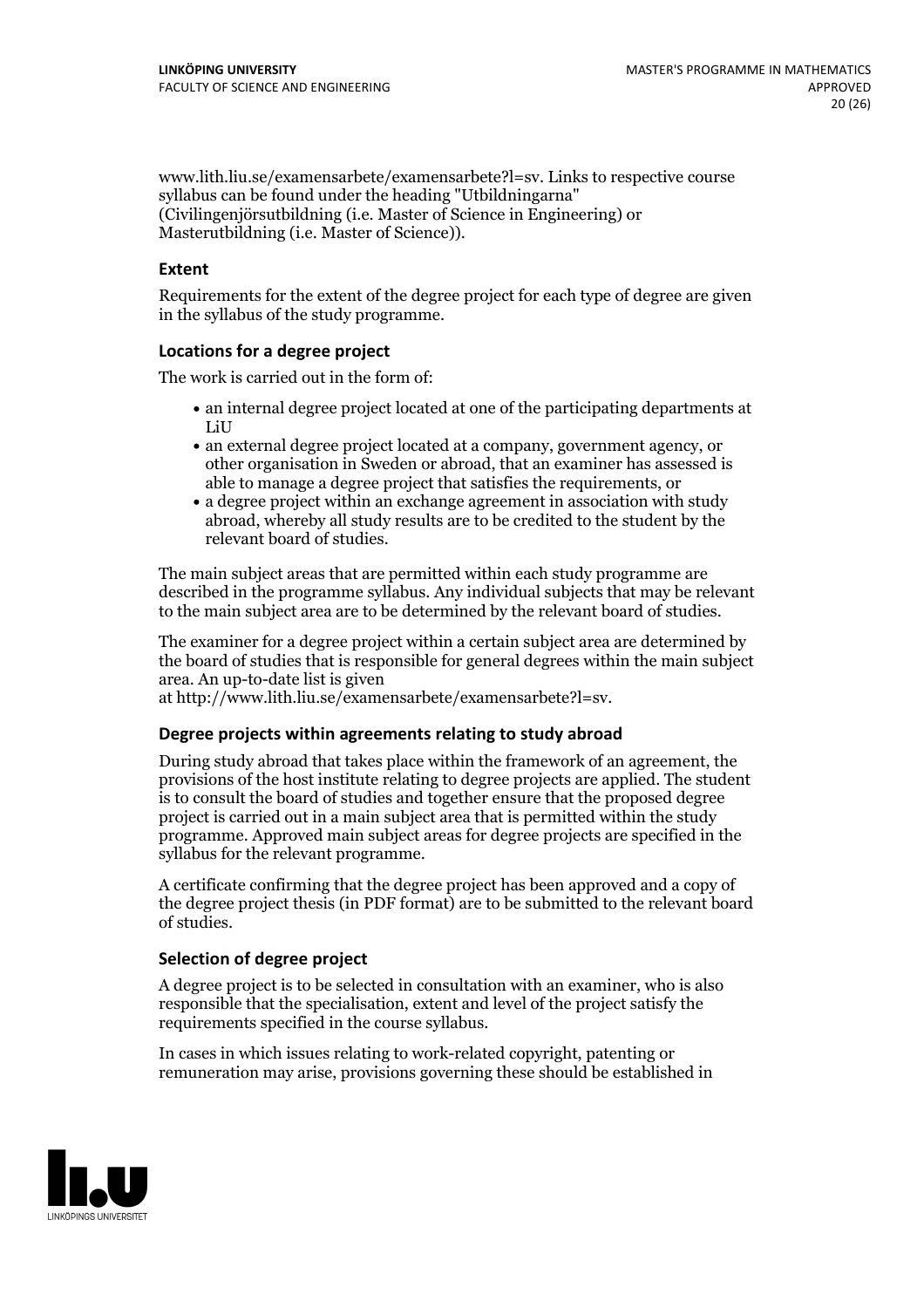advance. A student working on a degree project may sign a confidentiality agreement in order to obtain access to confidential information necessary for the degree project. The supervisor and examiner, however, determine whether they are prepared to sign a confidentiality agreement, and thus the confidential information must not normally be of such nature that it is necessary to supervise or grade the work. The complete degree project thesis is to be published during the grading procedure, unless special circumstances prevent this. If any part of the thesis should not be published, this must be approved in advance by the examiner and the relevant head of department. Note that final decisions relating to confidentiality are taken by an administrative court.

#### **Commencement of a degree project**

Requirements that must be satisfied before a degree project can be started are given in the currently valid course syllabus, which can be obtained at www.lith.liu.se/examensarbete/examensarbete?l=sv.

Notification of <sup>a</sup> degree project is to be carried outwhen the degree project starts, at www.lith.liu.se/for-studenter/anmalan-till-exjobb?l=sv. Registration of the degree project is to take place before work commences, after the student has registered for the term.

Before the start of the degree project, the examiner is to ensure that the student satisfies the conditions for commencement of the degree project within the relevant main subject area. Support in this can be obtained from the study guidance counsellor, who checks the general requirements for starting the degree project.

The student is also to notify the relevant department of the start of the degree project.

#### **Degree projects in collaboration with another student**

In cases in which two students carry out a degree project together, the contribution of each student is to be specified. The extent of the work is to correspond to the extent of two individual projects. The examiner is to ensure that each student has contributed in a satisfactory manner to the work, and that each student satisfies the requirements for achieving a Pass grade for the degree project.

Degree projects carried out in collaboration between more than two students are not permitted.

#### **Examiners**

The examiner is to be employed at LiU as professor, associate professor, senior lecturer, research fellow, lecturer, research assistant, or postdoc (including guest and adjunct teachers), or is to have been appointed docent at LiU. He or she must have the expertise required to examine the degree project within the relevant main subject area, and must be appointed by the board of studies. The examiner is to:

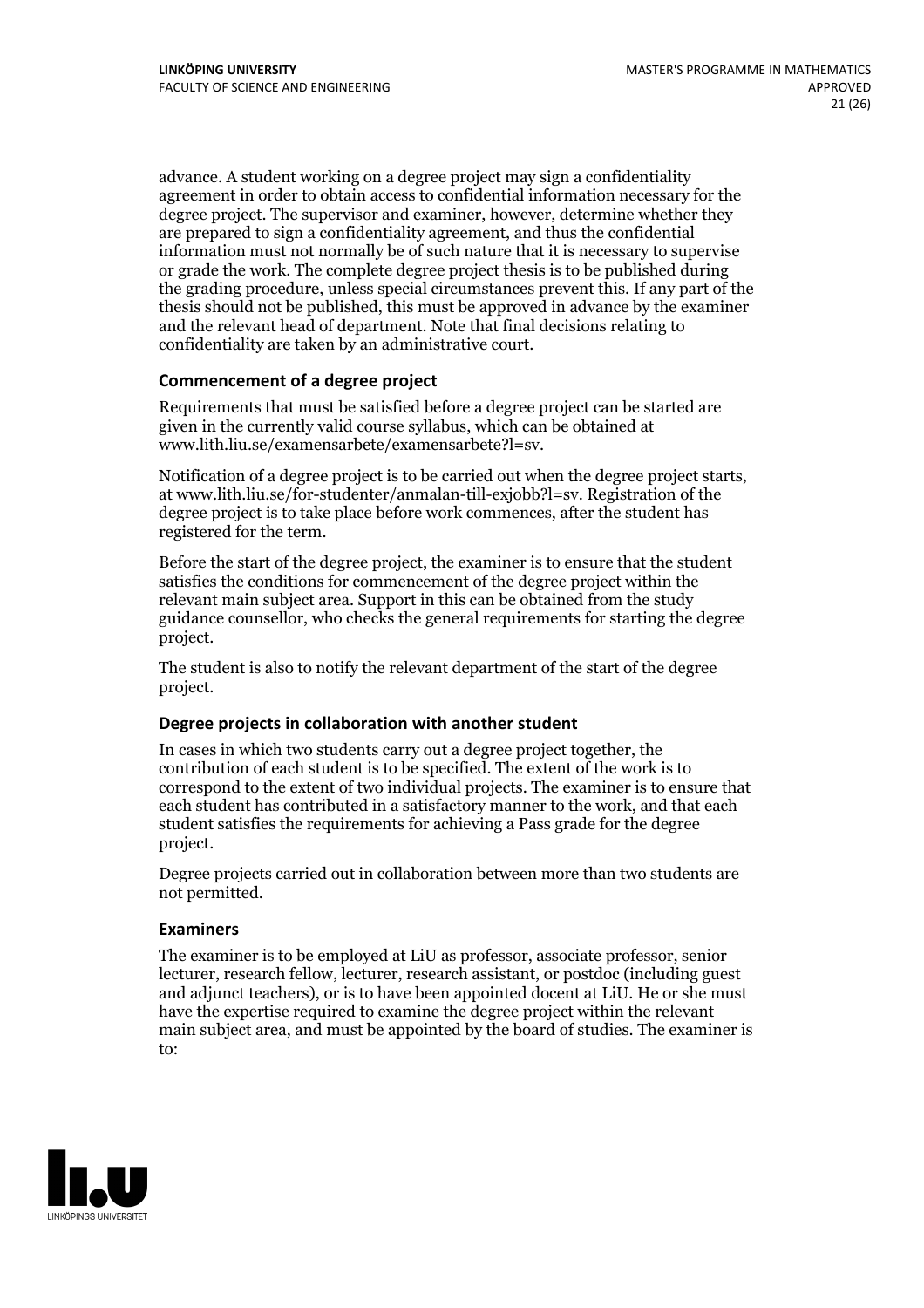- ensure before the start of the degree project that the student satisfies the conditions for commencement of the degree project within the relevant main subject area. The study guidance counsellor is to check whether the commencement criteria are satisfied and inform the examiner of this
- check whether special admission requirements (where relevant) are satisfied, for example that the student can demonstrate a certain degree of in-depth knowledge within the field relevant for the degree project
- determine the specialisation and principal work of the degree project, based on an assessment of whether the degree project will result in the learning outcomes of the course syllabus being satisfied
- pass/fail the planning report
- pass/fail the mid-way assessment
- be responsible that the supervisor or supervisors carry out their duties
- before the presentation, check that the student has registered for the degree project
- approve the work for presentation
- before the presentation, check that the proposed opponent satisfies the conditions for commencement of the degree project and has attended three thesis presentations
- pass/fail the presentation and the opposition to it
- approve a concluding reflection document
- ensure that a degree project that has been passed satisfies the learning outcomes of the course syllabus and other requirements, and award a grade to the degree project (either  $G = Pass$ , or  $U = Fail$ ).

#### **Supervisors**

A student working on a degree project is to have access to an internal supervisor at the department at which the degree project has been registered. The internal supervisor is to have a degree that corresponds at least to the level of the degree project to be supervised. The internal supervisor may, in exceptional circumstances, be the same individual as the examiner. A decision of whether to allow this in a particular case is to be made by the relevant board of studies before the degree project is started.

The supervisor is to ensure that the student obtains help with:

- expert support in general questions related to methods, specialist knowledge of the subject, and writing the thesis
- problem formulation, and setting the limits of the work
- scheduling and planning work, and selection of appropriate methods.

If the degree project is being carried out outside of LiTH, an external supervisor from the commissioner is to be appointed.

#### **Planning report**

During the first weeks of the degree project, the student is to draw up a planning report that contains:

 $\bullet$  a preliminary title of the degree project

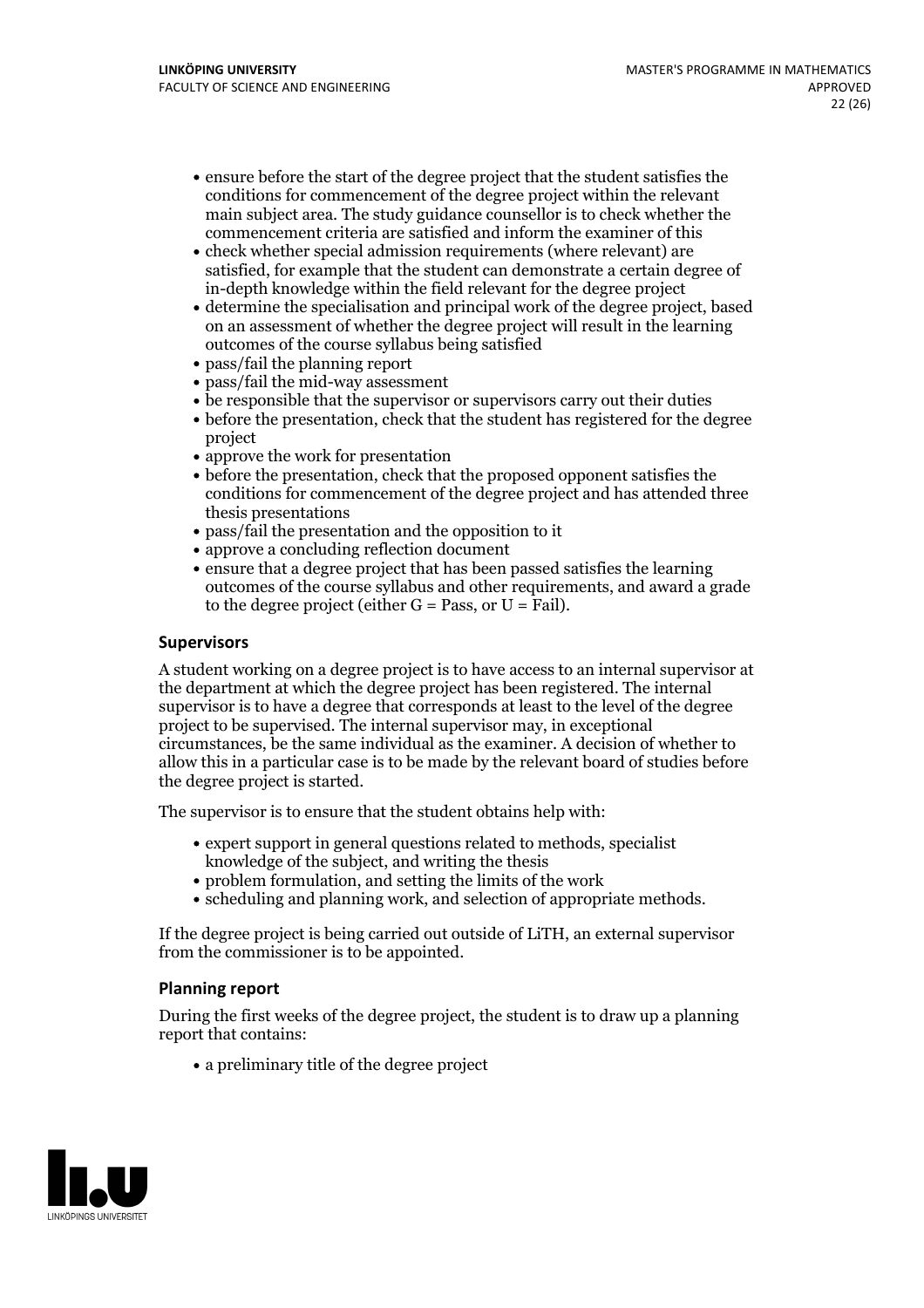- a preliminary statement of the research question, against the background of a literature search
- a preliminary description of the approach to be taken
- planned literature foundation
- a schedule for the execution of the degree project, including suggested dates for the mid-way assessment and presentation.

Formulation of the research question is to be bounded, realistic and viewed from a perspective of societal or commercial benefit. The term "societal" is to be understood here to include universities and university colleges.

#### **Mid-way assessment**

Approximately half-way through the degree project, the student is to describe to the examiner at a mid-way assessment how the work is progressing relative to the planning report. The supervisor should also participate. The form of the mid-way assessment may be anything from an oral presentation to a public seminar. The conclusion of the mid-way assessment may be one of three possibilities:

- 1. The work has been carried out essentially as planned, and can continue as planned. The mid-way assessment has been passed. 2. The work has been carried outwith certain deviations from the planning
- report. It is, however, believed that it will be possible to complete the work
- approach and/or schedule. The mid-way assessment has been passed.<br>3. The work has deviated from the planning report in a significant manner, and there is a risk that a Pass grade cannot be given. The mid-way assessment has been failed. A new planning report must be drawn up and a new mid-way assessment carried out.

### **Reporting**

Both oral and written reports of the degree project are to be made, in Swedish or English. For the international Master's programmes, both the oral and written examination should be made in English. The board of studies can allow the reporting to be carried out in another language than Swedish or English.

The oral presentation is to take place in public, unless there are special grounds that this should not be done. The written report is to be in the form of a professionally produced degree project thesis. The presentation and thesis are to follow the instructions given below.

#### **Presentation**

The oral presentation is to take place when the examiner considers that the work has been completed and is ready to be presented. The presentation is to take place at LiTH at a time when other students can attend. This means that the presentation can take place on a date that the student has agreed with the examiner, normally between the re-examination period in August and midsummer, and after the student has attended three thesis presentations.

The oral presentation is to describe the background to the problem that has been

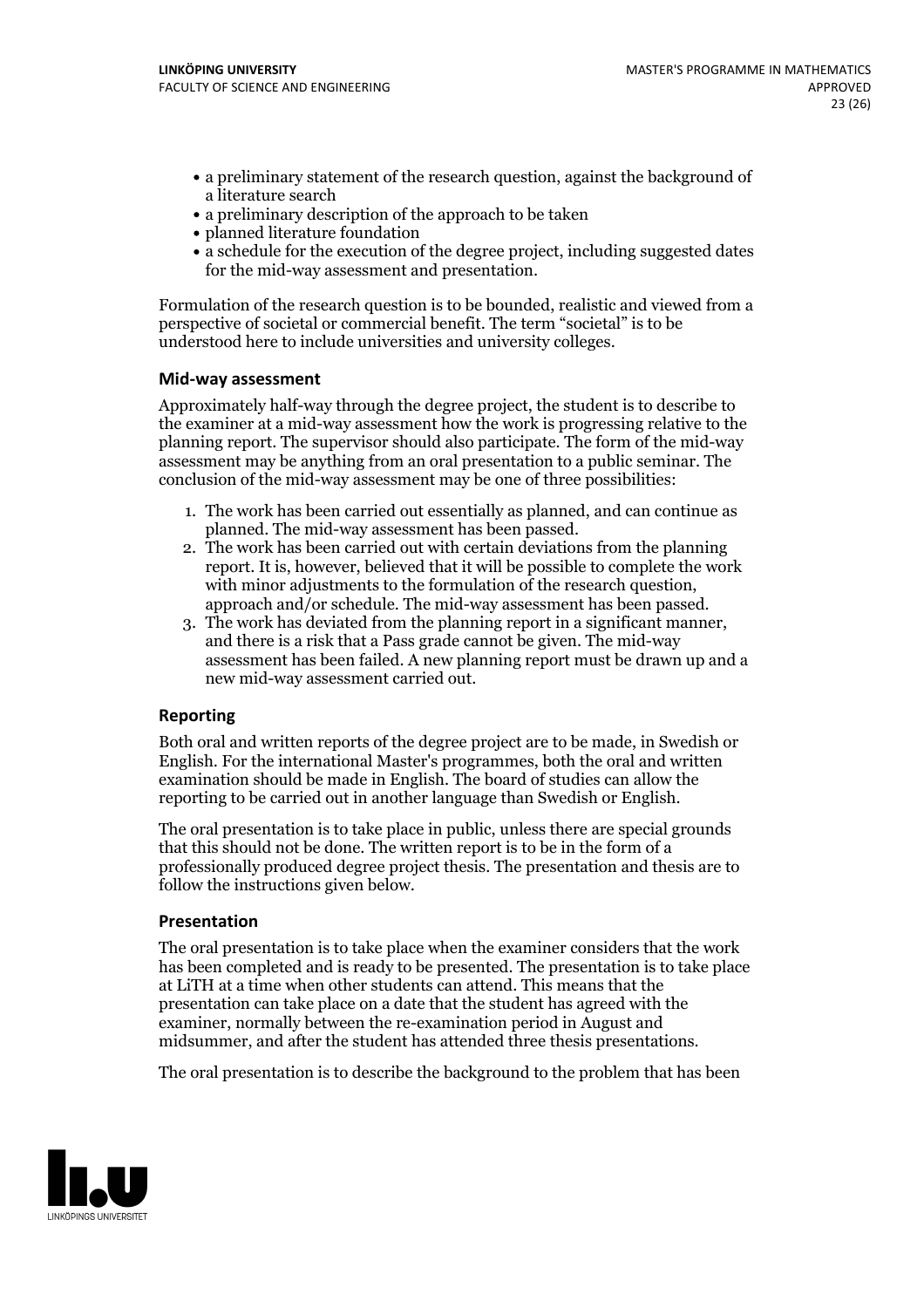studied, describe the methods used, and present the results and conclusions. The presentation is to be at a level suitable for everyone present, not just for specialists. After the oral presentation, the student is to counter any criticism that the opponent may raise, and allow other participants to pose questions. The presentation and the opposition are to be approved by the examiner. When any required adjustments of the thesis have been made, the reflection document has been approved, and the student has functioned as an opponent for another degree project, the degree project is reported as a passed course and the credits can be used to satisfy the requirements for a qualification.

#### **Degree project thesis**

The written degree project report is to be professionally written and comprehensive, and it is to demonstrate a scientific approach. The report must be prepared in accordance with principles for acceptable practice when referring to sources (references or quotations for which the source is specified) when the text, images, ideas, data, etc., of other people are used. It is also to be made clear whether the author has reused his or her own text, images, ideas, data, etc. from previous examinations, such asundergraduate work, project reports, etc. (This is sometimes known as"self-plagiarism".) A failure to specify such sources may be regarded as attempted deception during examination.

The contents are to be easy to understand, and the way in which material is presented is important. It must describe the background to the project and the formulation of the research question. The choice of approach is to be clearly explained, and the thesis should make clear the coupling between the results and the conclusions. Commonly accepted scientific methods are to be used for processing the results. The discussion is to be comprehensive, and demonstrate that the student masters analytical thought processes. The thesis is to demonstrate good mastery of the literature in the field, and include an abstract. Theses that are principally written in Swedish should contain a summary in English. A publication-ready manuscript and a reflection document covering the work undertaken are to be submitted to the examiner within 10 days after the oral presentation. The examiner may grant an exemption from this requirement. If final versions of the required documents are not submitted as stipulated, the examiner may determine that the presentation is to be rescheduled.

The Faculty of Science and Engineering (Institute of Technology) at Linköping University recommends that degree project theses be published.

#### **Opposition**

An oral opposition is to be carried out either before or after the student presents his or her thesis. The opponent must satisfy the same requirements for the number and level of credits gained as those of the student's degree project. The opponent must also have attended three thesis presentations as a member of the audience. Acting as an opponent during the thesis presentation of another student is subject to points-based assessment as described in the course syllabus.

The opponent is to:

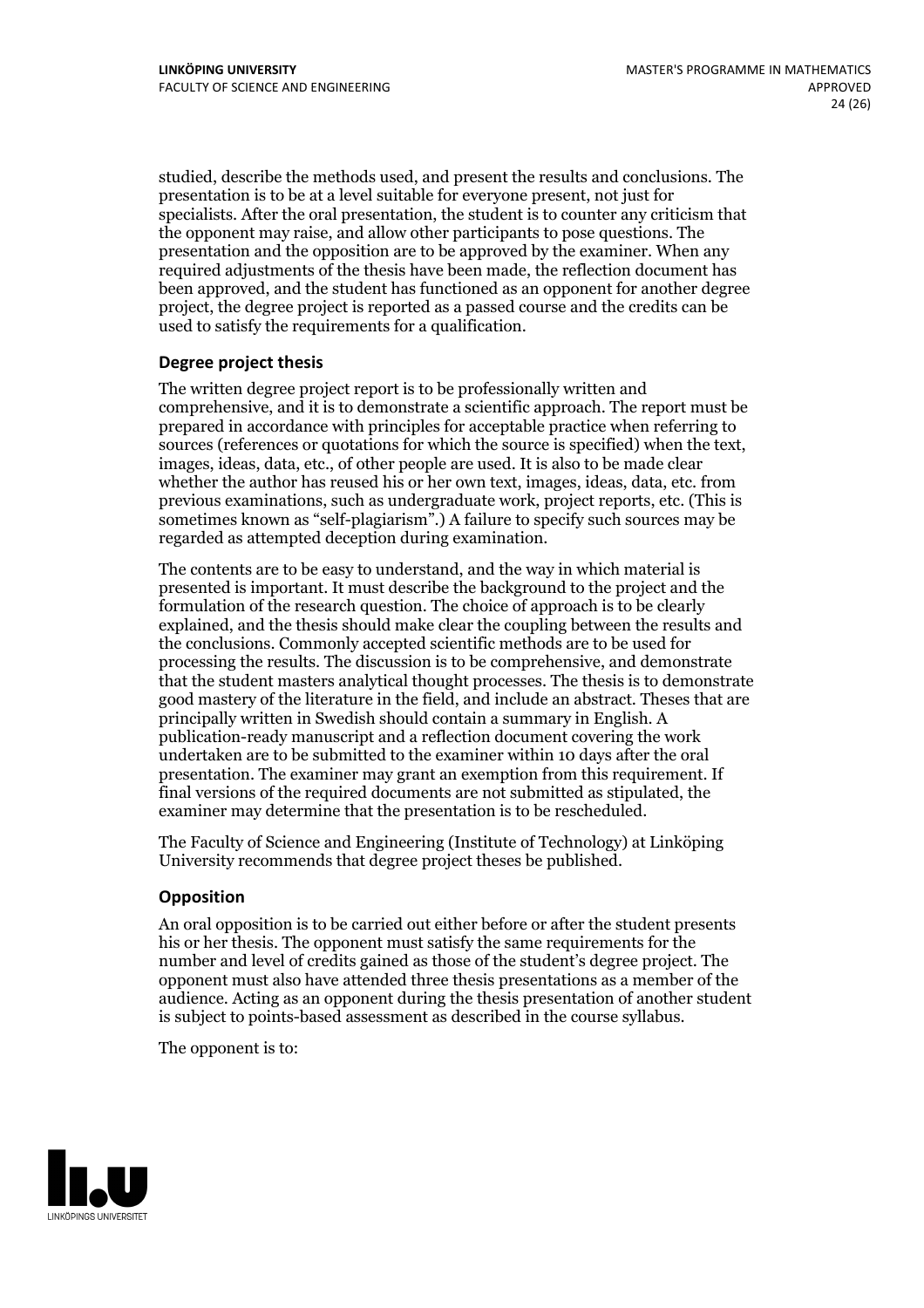- discuss and comment on the selection of methods, results and (where relevant) data processing, conclusions, possible alternative solutions and conclusions, and the management of literature
- comment on the general arrangement of the degree project thesis and related, formal aspects of style, and comment on the oral presentation technique
- illuminate the strengths and weaknesses of the thesis.

The duration of the opposition should be approximately the same as that of the presentation, and it is to include a discussion in which the student presenting the thesis replies to and comments on the criticism raised by the opponent.

Unless otherwise agreed, at least one week before the presentation the opponent is to present in writing to the examiner the important issues that will be discussed, and the structure ofthe opposition that will be taken. The opponent and the examiner discuss the structure that the opponent has drawn up.

In a normal case, the number of opponents will be the same as the number of respondents. In exceptional cases, the examiner may decide that this is not to be the case.

#### **Attendance at presentations**

A student is to attend presentations of degree project theses as described in the course syllabus. The presentations attended must be at the same level or a higher level than the degree project of the student.

It is advantageous that one of the presentations attended is a licenciate degree seminar or a doctoral disputation. The student is responsible for ensuring that a certification of attendance at the presentation is obtained and passed to the departmental administrator for registration in Ladok. Attendance at such presentations is a component of the degree work that is subject to points-based assessment.

The occasions on which a student attends presentations are to be completed before the student presents the degree project thesis. The course syllabus for the degree project describes the scheduling of the attendance at presentations.

#### **Reflection document**

A document reflecting on the work that has been carried outis to be submitted to the examiner within 10 working days of the oral presentation. Instructions for preparing a reflection document can be reached through www.lith.liu.se/examensarbete/examensarbete?l=sv.

#### **Grades**

The degree project is graded as either Pass or Fail. In order for a student to obtain a pass grade for the degree project, all components must be completed and be awarded a pass grade.

#### **Right to obtain supervision**